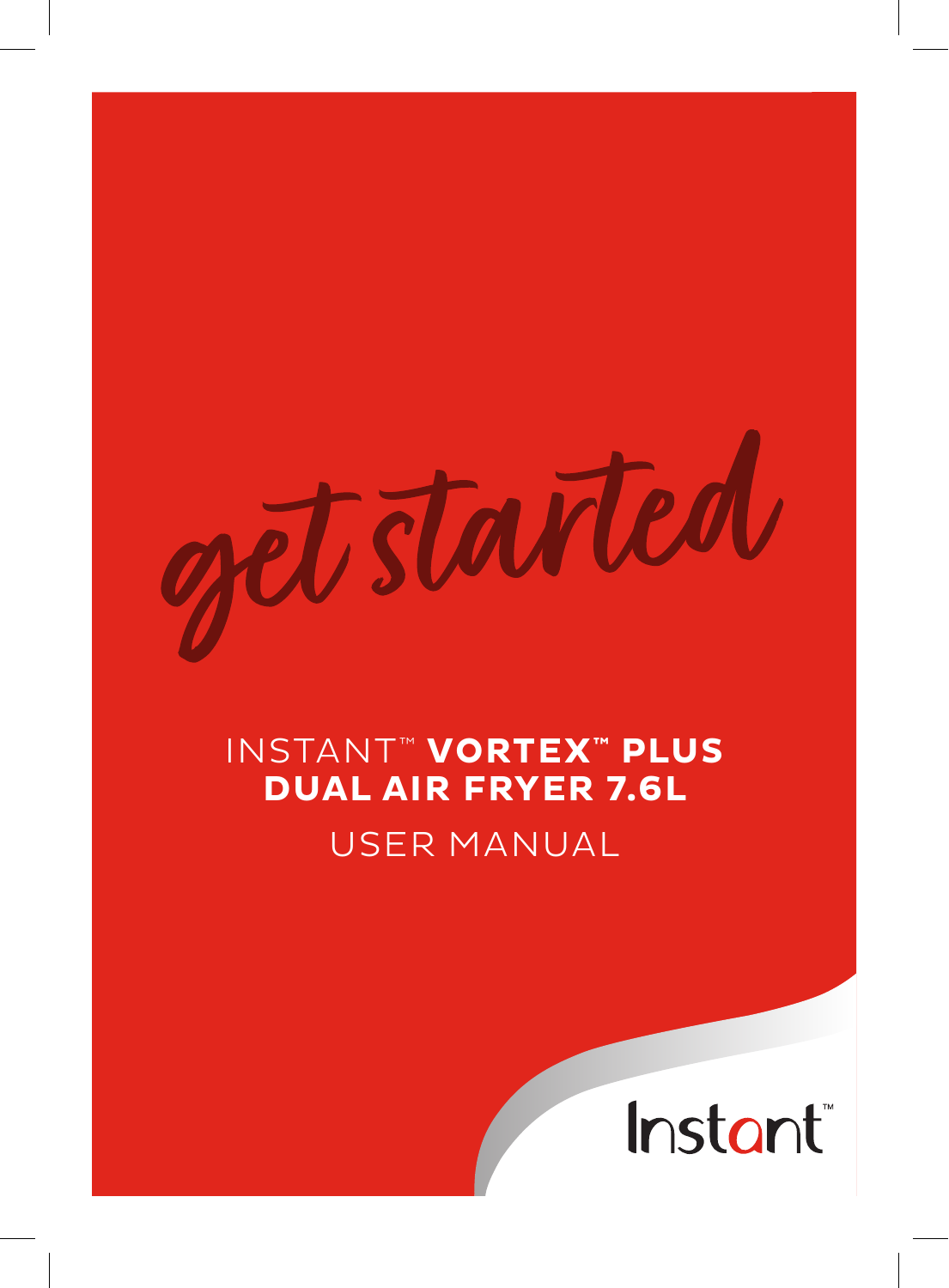Welcome

#### to your new Instant™ Vortex™ Plus!

This Instant Vortex Plus Dual Air Fryer can help you cook delicious meals with less oil and less hassle. We hope you fall in love with Instant air frying, and enjoy it in your kitchen for years to come!

Get started with your new Vortex Plus Dual!



#### **AWARNING**

Before using your new Vortex Plus Dual, read all instructions, including the Safety Instructions and the Warranty. Failure to follow the safeguards and instructions may result in personal injury and/or property damage.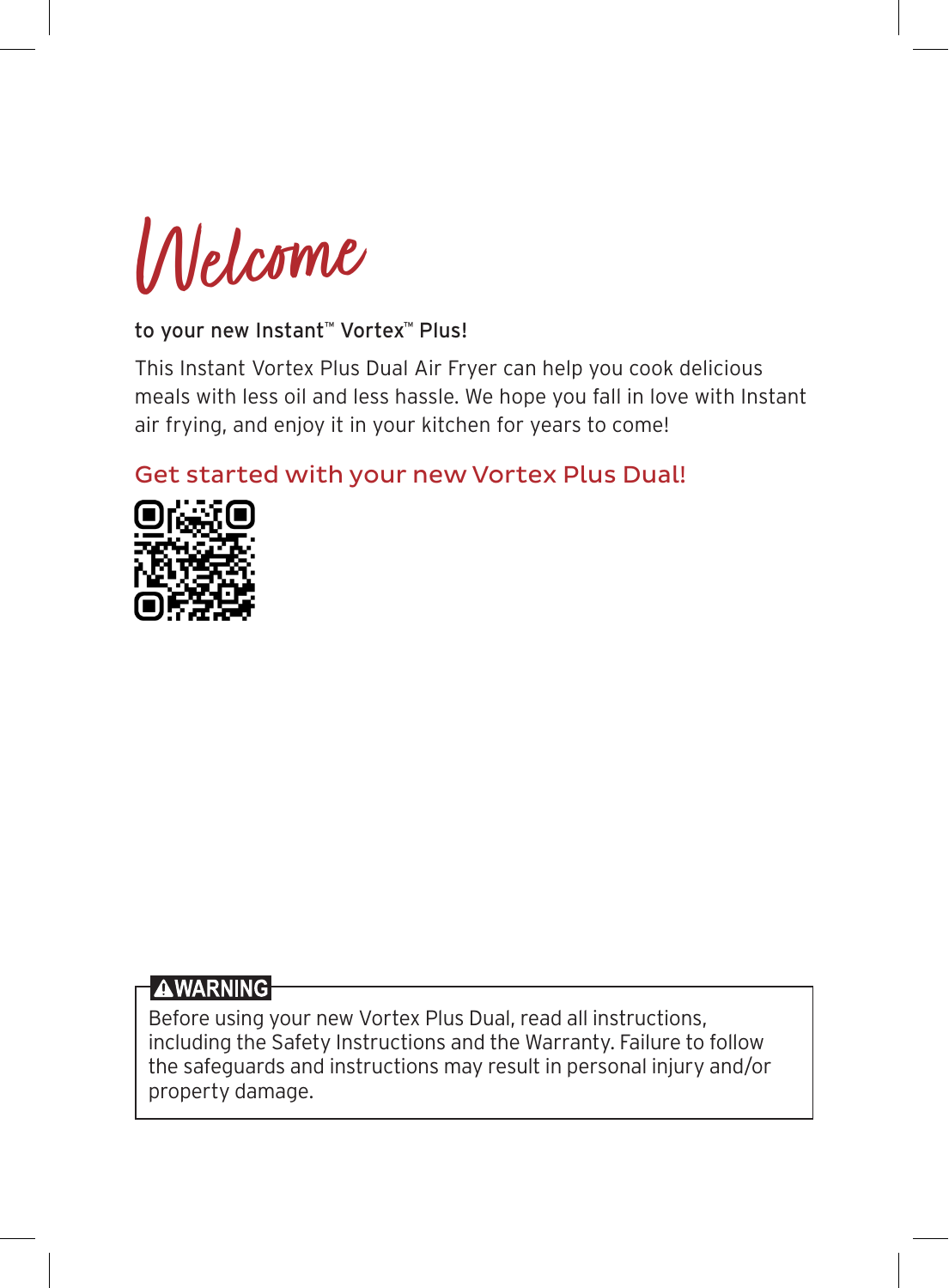# **CONTENTS**

| Important safeguards                |    |  |
|-------------------------------------|----|--|
| What's in the box                   | 8  |  |
| Using your Vortex <sup>™</sup> Plus | 9  |  |
| Initial setup                       | 11 |  |
| Cooking                             | 13 |  |
| Smart Programmes                    | 17 |  |
| Using both baskets                  | 20 |  |
| Cleaning                            | 23 |  |
| Troubleshooting                     | 24 |  |
| <b>Error Codes</b>                  | 25 |  |
| Learn more                          | 26 |  |
| Warranty                            | 28 |  |
|                                     |    |  |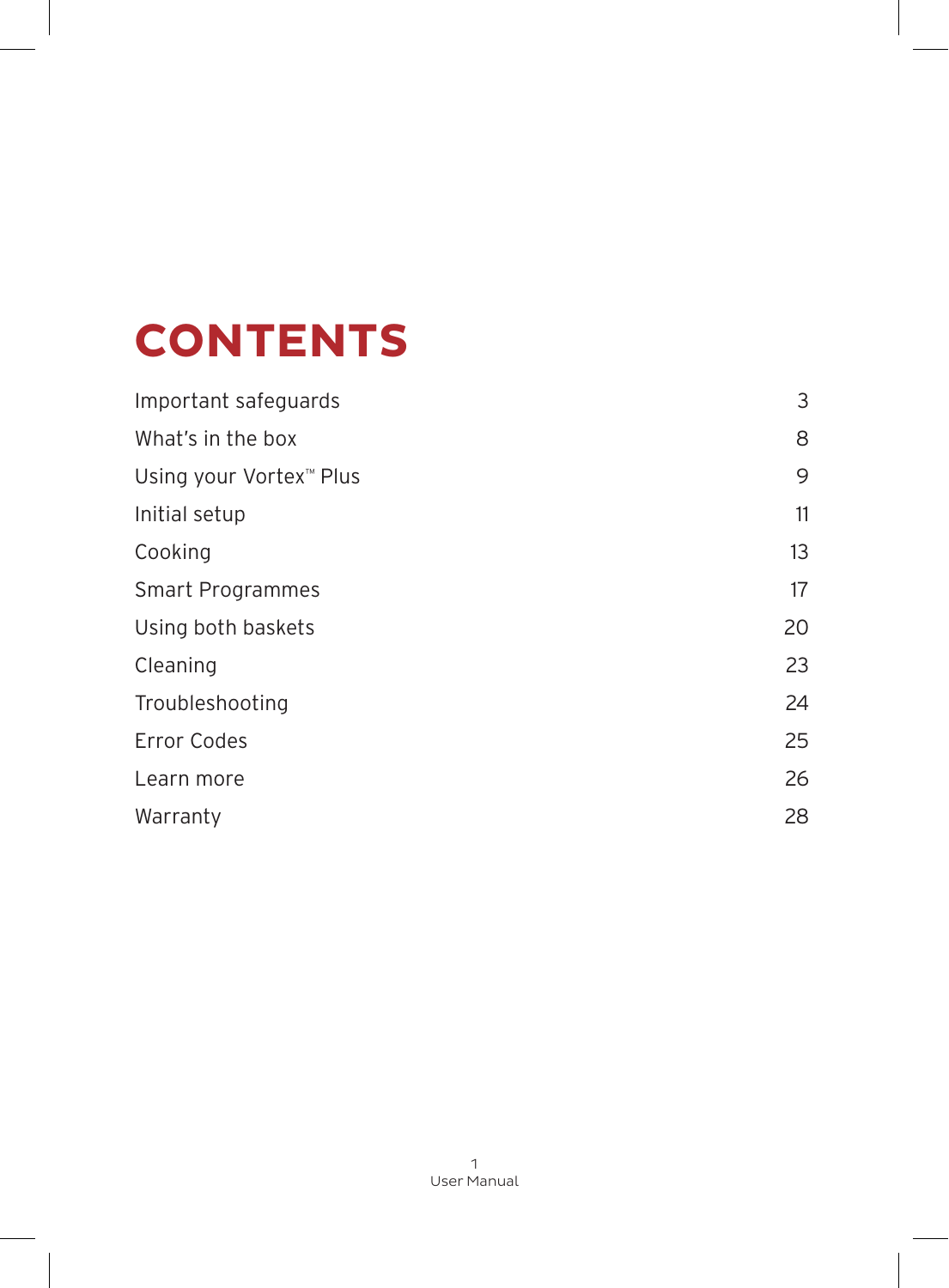### **INSTANT™** VORTEX™ PLUS AIR FRYER

# Safety Instructions

At Instant, we want you to feel comfortable using our products. This Instant Vortex Plus Dual Air Fryer was designed with your safety in mind.

*When using electrical appliances, basic safety precautions should always be followed to reduce the risk of fire, electric shock, personal injury, and/or property damage.*

**Read all instructions before using and only use this appliance as described in the in-box materials. Failure to follow these safeguards and instructions may result in personal injury and/or property damage and can void your warranty.**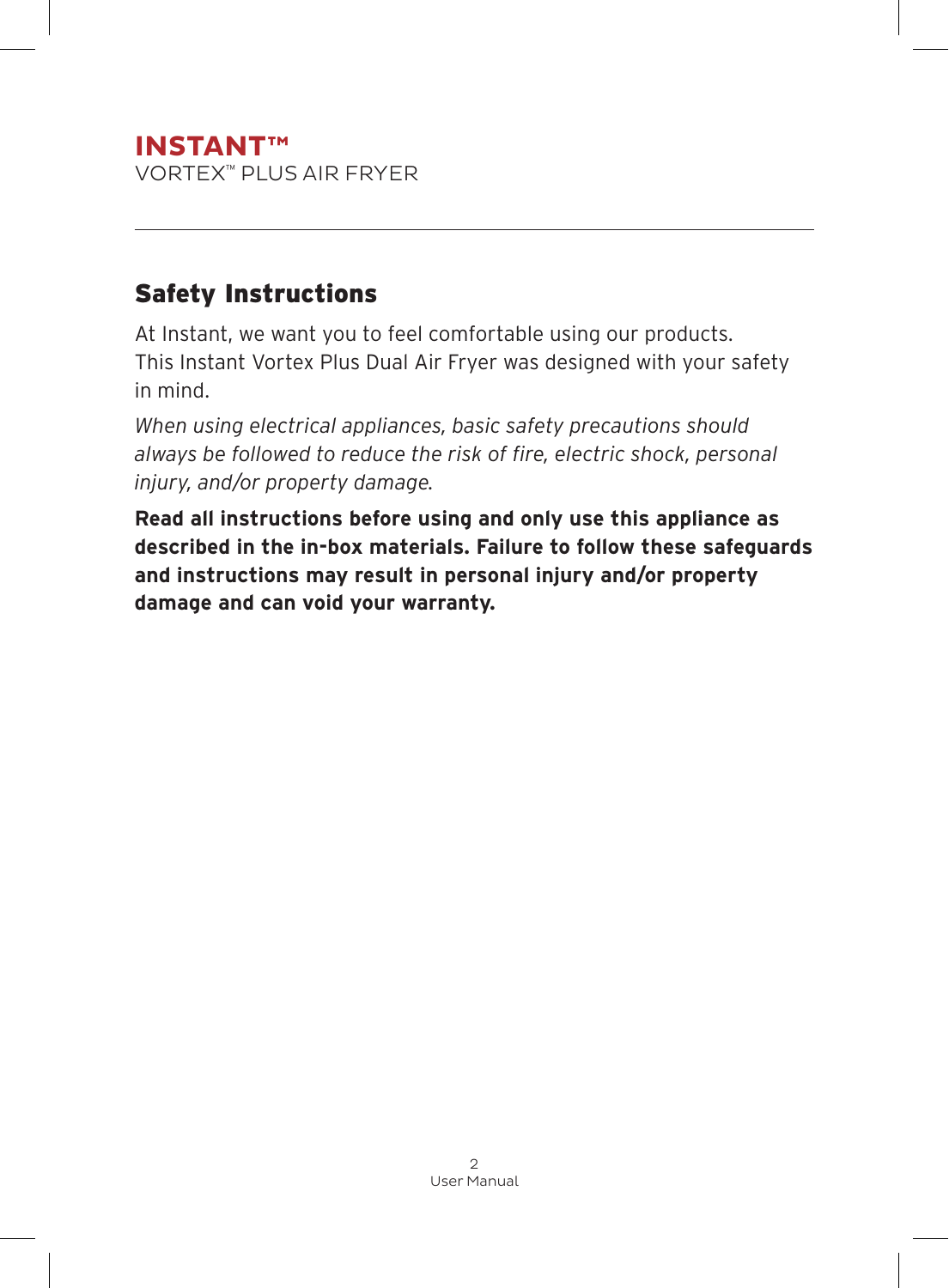# **IMPORTANT SAFEGUARDS**

# **AWARNING**

# READ ALL INSTRUCTIONS

# Placement

**DO** place the appliance on a countertop only. Always operate the appliance on a stable, non-combustible, level surface.

**DO NOT** place the appliance on or close to a hot gas or electric burner, or a heated oven.

**DO NOT** use the appliance near water or flame.

**DO NOT** use outdoors. Keep out of direct sunlight.

**DO NOT** place on anything that may block the vents on the appliance.

**DO** make sure all parts are dry and free of food debris before use.

# General Use

**DO NOT** touch the appliance's hot surfaces, or any accessories during or immediately after cooking because they will be hot.

**DO** use the appliance's handles and knobs.

**DO** use oven mitts when removing accessories.

DO place hot accessories on a heat-resistant surface or cooking plate.

**DO NOT** cover the cooking tray or any part of the oven with foil. This will cause the oven to overheat.

**DO NOT** move the appliance while it is in use.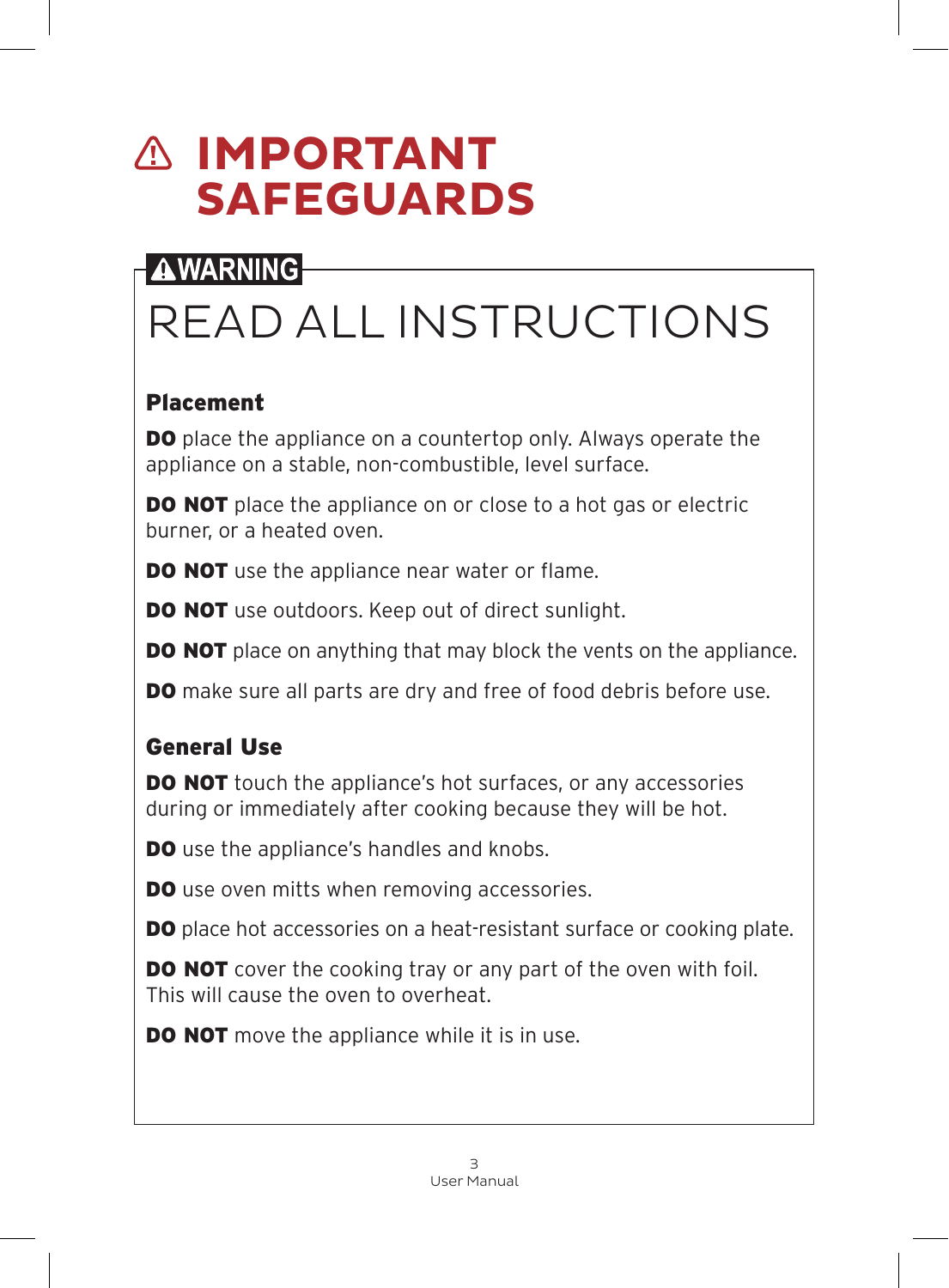**DO NOT** allow children or persons with reduced physical, sensory or mental capabilities to operate this appliance. Close supervision is necessary when any appliance is used near children and individuals with reduced capabilities. Children should not play with this appliance.

**DO NOT** use the appliance for anything other than household use. It is not intended for commercial use.

**DO NOT** leave the appliance unattended while in use.

**DO NOT** use the appliance for more than 60 minutes in a 2-hour period.

# Air Frying Cautions

When the air fryer is in operation, hot air is released through the air vents. Keep your hands and face at a safe distance from the air vents and take extreme caution when removing hot accessories from the appliance. Failure to do so may result in personal injury or property damage.

While cooking, the internal temperature of the appliance reaches several hundred degrees. To avoid personal injury, never place unprotected hands inside the appliance until it has cooled to room temperature.

**DO NOT** use a ceramic-coated or stoneware pot for air frying.

**DO NOT** block the vents on the air fryer. Leave at least 13 cm of space around the air fryer when in use.

**DO NOT** place the appliance on a hot stove.

**DO NOT** operate the appliance on or near combustible materials such as tablecloths and curtains.

**DO NOT** cover the air vents while the air fryer is in operation. Doing so will prevent even cooking and may cause damage to the appliance.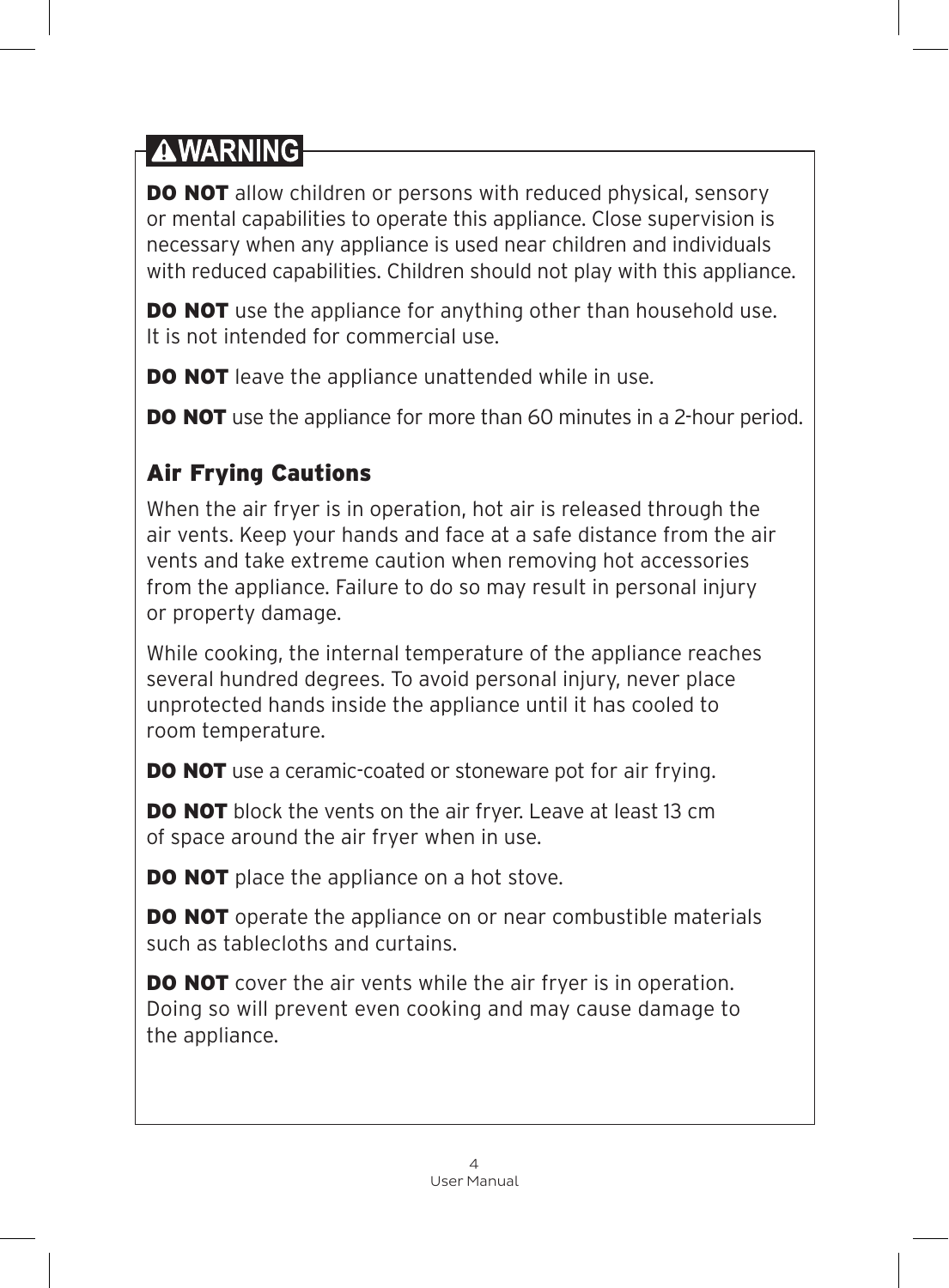**DO NOT** overfill the air fryer. Overfilling may cause food to contact the heating element, which may result in fire, property damage, and/or personal injury.

**DO NOT** use cooking oil or cooking spray on the cooking container. If needed, directly spray food lightly with non-stick cooking spray. Using cooking oil or spray on the cooking container could result in personal injury and/or property damage.

**DO** use caution with cooking containers made of materials other than metal or glass. Failure to do so may result in fire, personal injury, and/or property damage.

Should the unit emit black smoke during use, press Cancel and unplug the appliance immediately. Wait for smoking to stop before opening the door/basket, then clean thoroughly. For further information refer to 'Troubleshooting' in this User Manual.

**DO** use extreme caution when moving the appliance containing oils or other hot liquids.

DO use extreme caution when removing the tray or disposing of hot grease.

**DO NOT** use this appliance for deep frying foods.

# Accessories

**DO** use only accessories or attachments authorized by Instant Brands LLC. The use of parts, accessories or attachments not recommended by the manufacturer may cause a risk of personal injury, fire, electric shock and/or property damage.

DO NOT use the included accessories in a microwave, toaster oven, convection or conventional oven, or on a ceramic cooktop, electric coil, gas range or outdoor grill.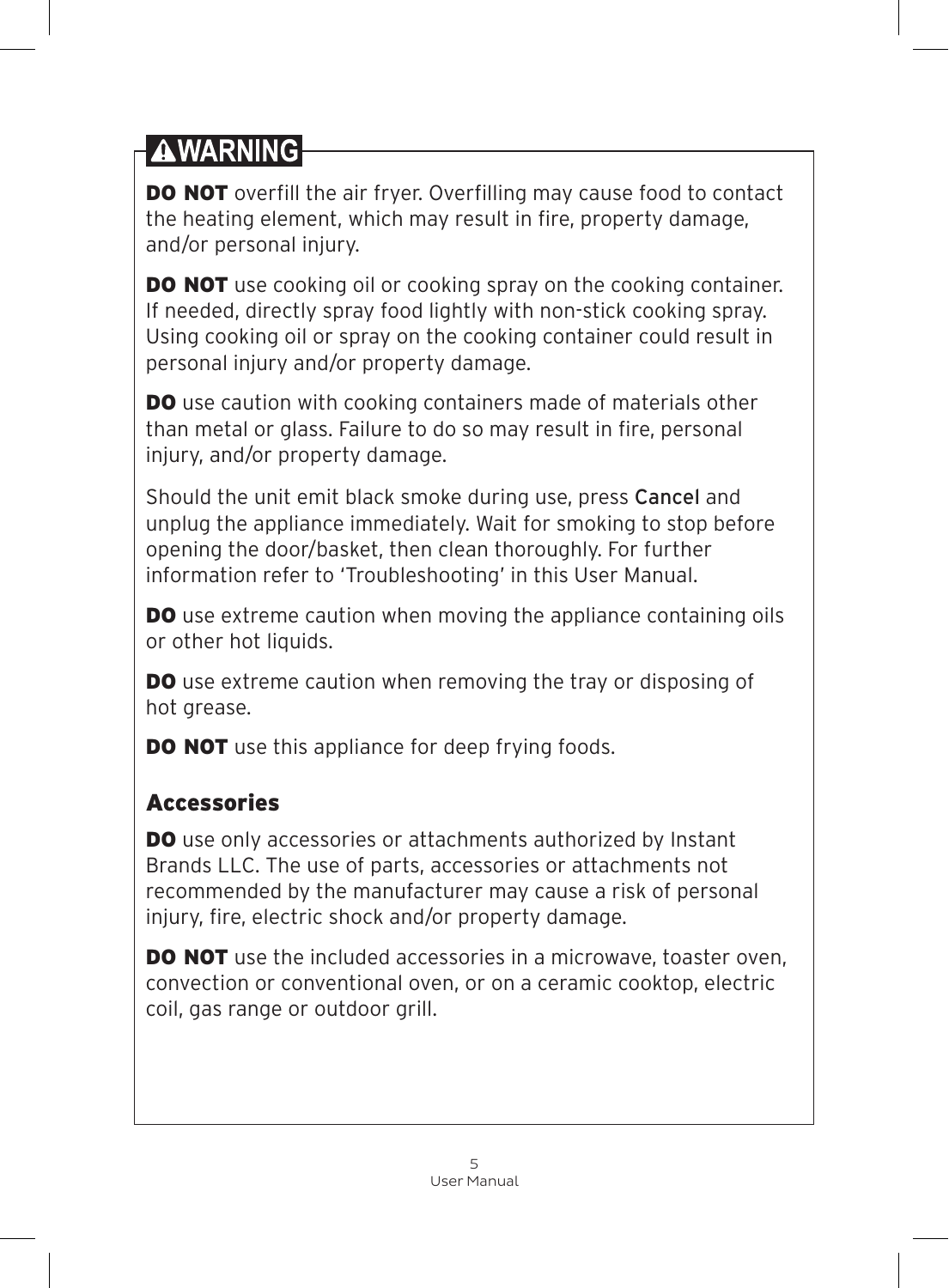# Care and Storage

**DO** let the appliance cool to room temperature before cleaning or storage.

**DO NOT** store any materials in the appliance when not in use.

**DO NOT** place any combustible materials in the appliance, such as paper, cardboard, plastic, Styrofoam or wood.

**DO NOT** clean the appliance with metal scouring pads or steel wool. Pieces can break off and touch the electrical parts, causing a risk of shock, burns or other personal injury.

# Power Cord

A short power-supply cord is provided to reduce the hazards resulting from grabbing, entanglement and tripping. This appliance has a 3-prong earthed plug. To reduce the risk of electric shock:

**ONLY** plug the power cord into an earthed electrical outlet.

DO NOT remove FARTH

**DO NOT** let the power cord hang over edges of tables or counters, or touch hot surfaces or open flame, including the stovetop.

DO NOT use below-counter power outlets.

**DO NOT** use with extension cords, power converters or adapters, timer switches or separate remote-control systems.

# Electrical Cautions

The appliance contains electrical components that are an electrical shock hazard. Failure to follow these instructions may result in electric shock and/or death.

# **To avoid electrical shock:**

Disconnect, select Cancel, then remove plug from power source. Always unplug when not in use, as well as before adding or removing parts or accessories, and before cleaning. To unplug, grasp the plug and pull from the outlet. Never pull from the power cord.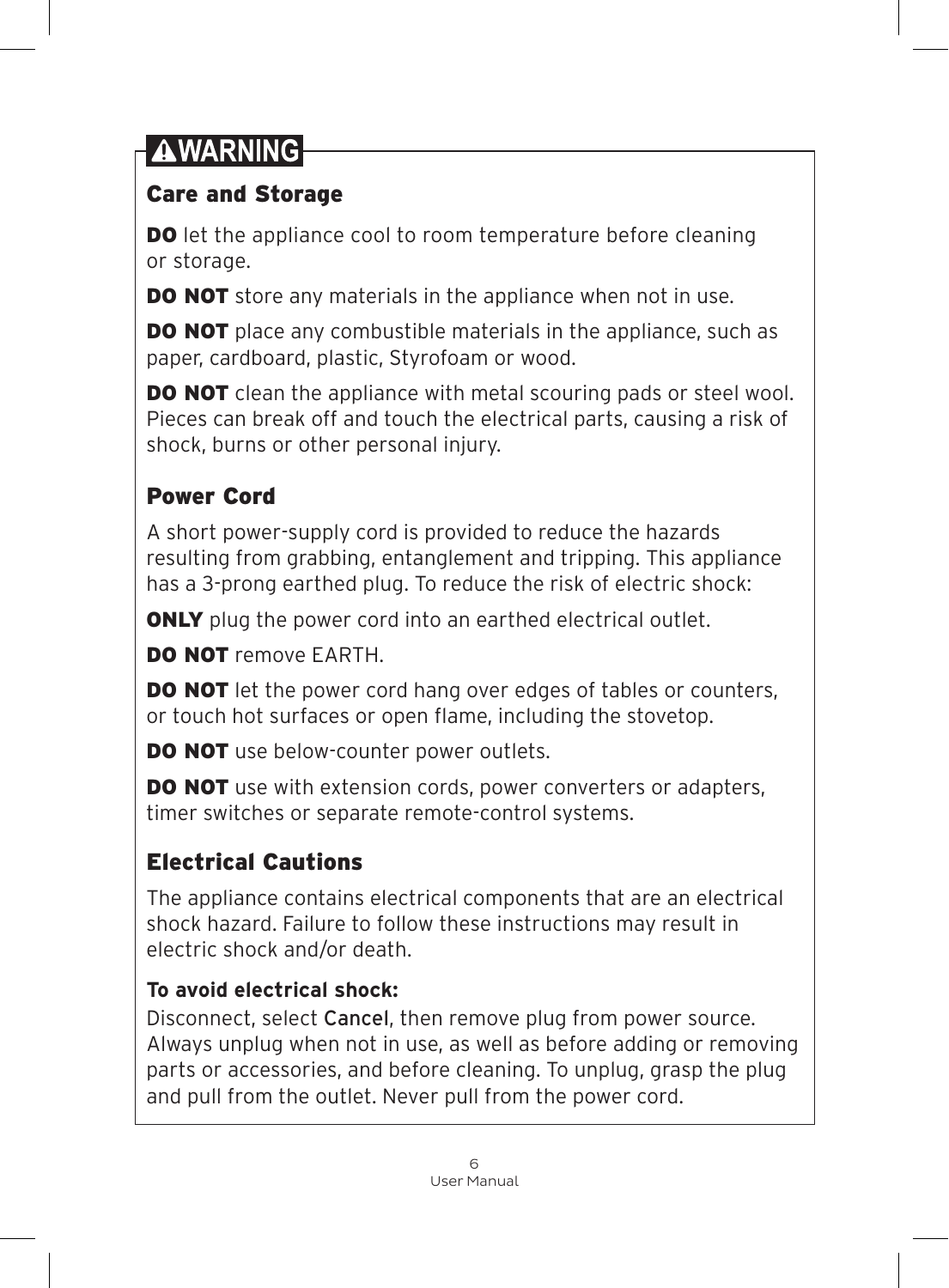DO allow unit to cool before adding or removing parts or accessories.

**DO** regularly inspect the appliance and power cord.

**DO NOT** operate the appliance if the power cord or plug is damaged, or after the appliance malfunctions or is dropped or damaged in any manner. For assistance, contact Customer Care by email at **UKSupport@instantbrands.com** (if located in the UK) and **EUSupport@instantbrands.com** (if located in the EU).

**DO NOT** attempt to dislodge food while the appliance is plugged into an electrical outlet, as this may cause electric shock, burns, other personal injury, and/or property damage.

**DO NOT** attempt to repair, replace or modify components of the appliance, as this may cause electric shock, personal injury, fire or property damage, and will void the warranty.

**DO NOT** tamper with any of the safety mechanisms, as this may result in personal injury or property damage.

**DO NOT** immerse power cord, plug or the appliance in water or other liquid.

**DO NOT** rinse the appliance under tap.

**DO NOT** use the appliance in electrical systems other than 220-240 V  $\sim$ 50-60 Hz.

# **SAVE THESE INSTRUCTIONS**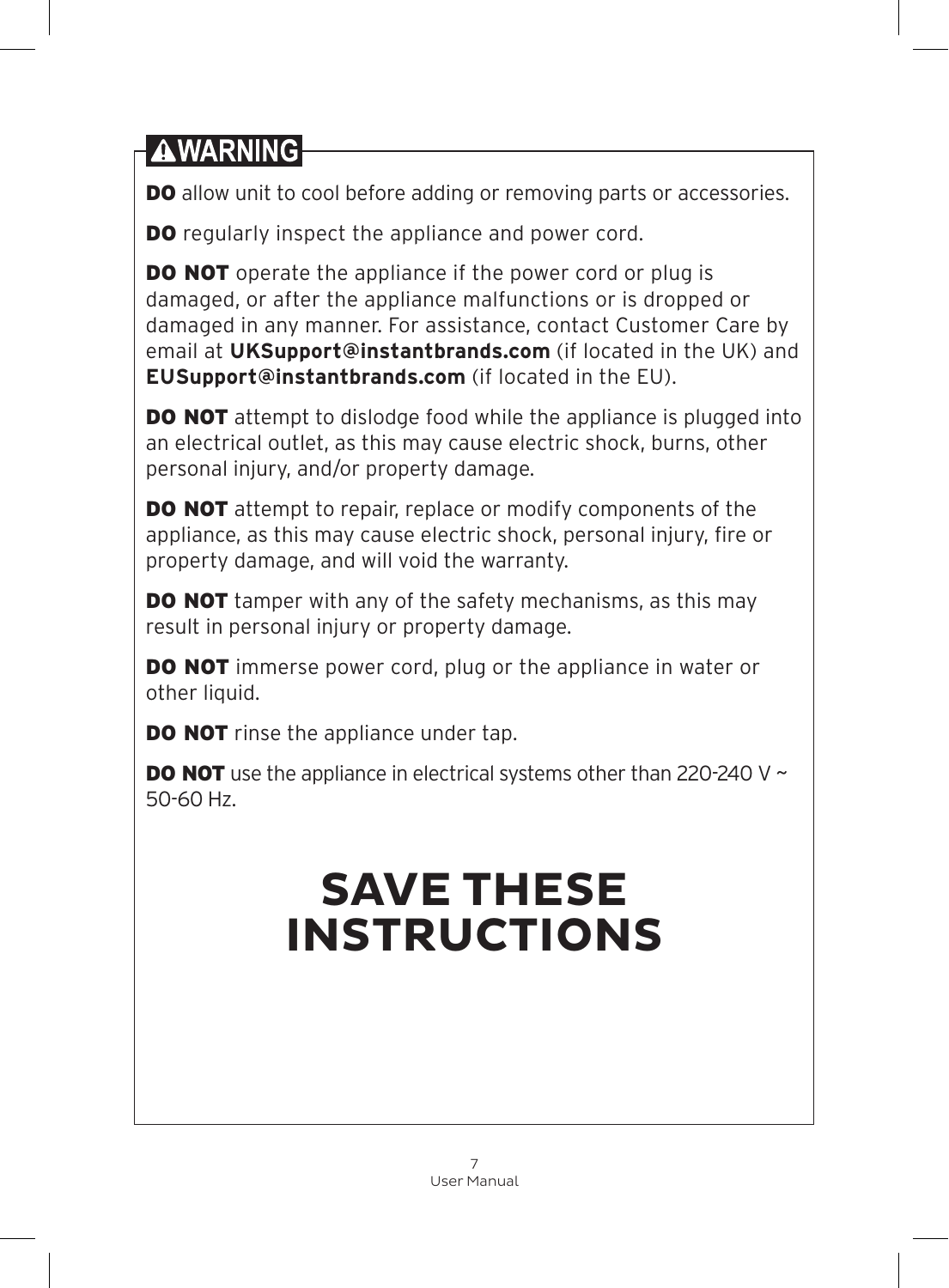# **WHAT'S IN THE BOX**

Air Fryer



# Parts + accessories



*Illustrations are for reference only and may differ from the actual product.*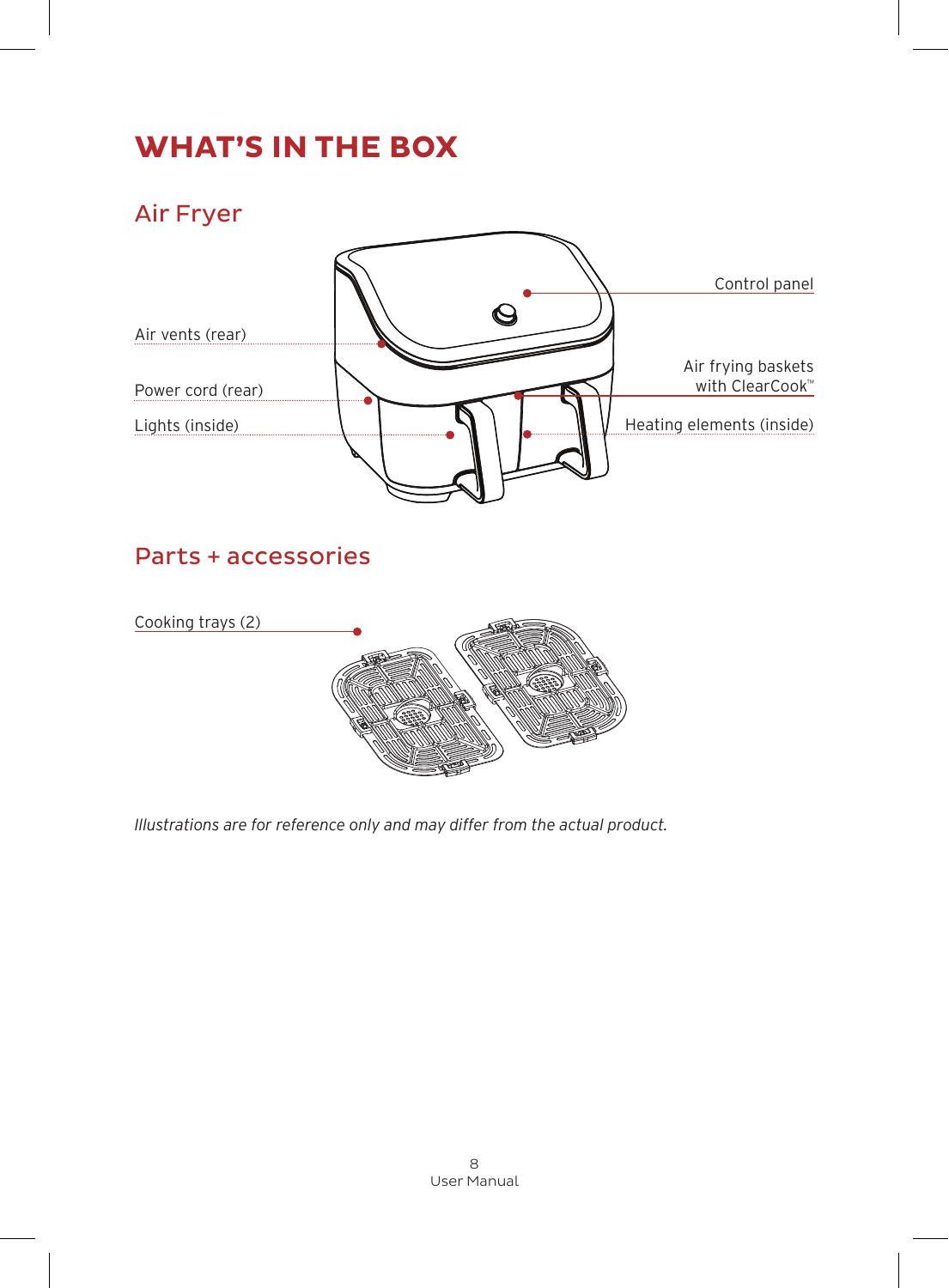# **USING YOUR VORTEX™ PLUS**

### Control panel

We've designed the control panel to be simple to use and easy to read.



- 1. Left + Right Basket Status Display
	- Cooking temperature
	- Cooking time
	- Messages
	- Error codes
- 2. Smart Programmes
- 3. Temperature Control
	- Increase or decrease cooking temperature
- 4. Time Control
	- Increase or decrease cooking time
- 5. Left (1) + Right (2) Basket Selectors
- 6. Light
- 7. SyncFinish
	- Set separate programmes to end at the same time
- 8. SyncCook
	- Match right and left basket settings
- 9. Start
- 10.Cancel
- 11. Control Dial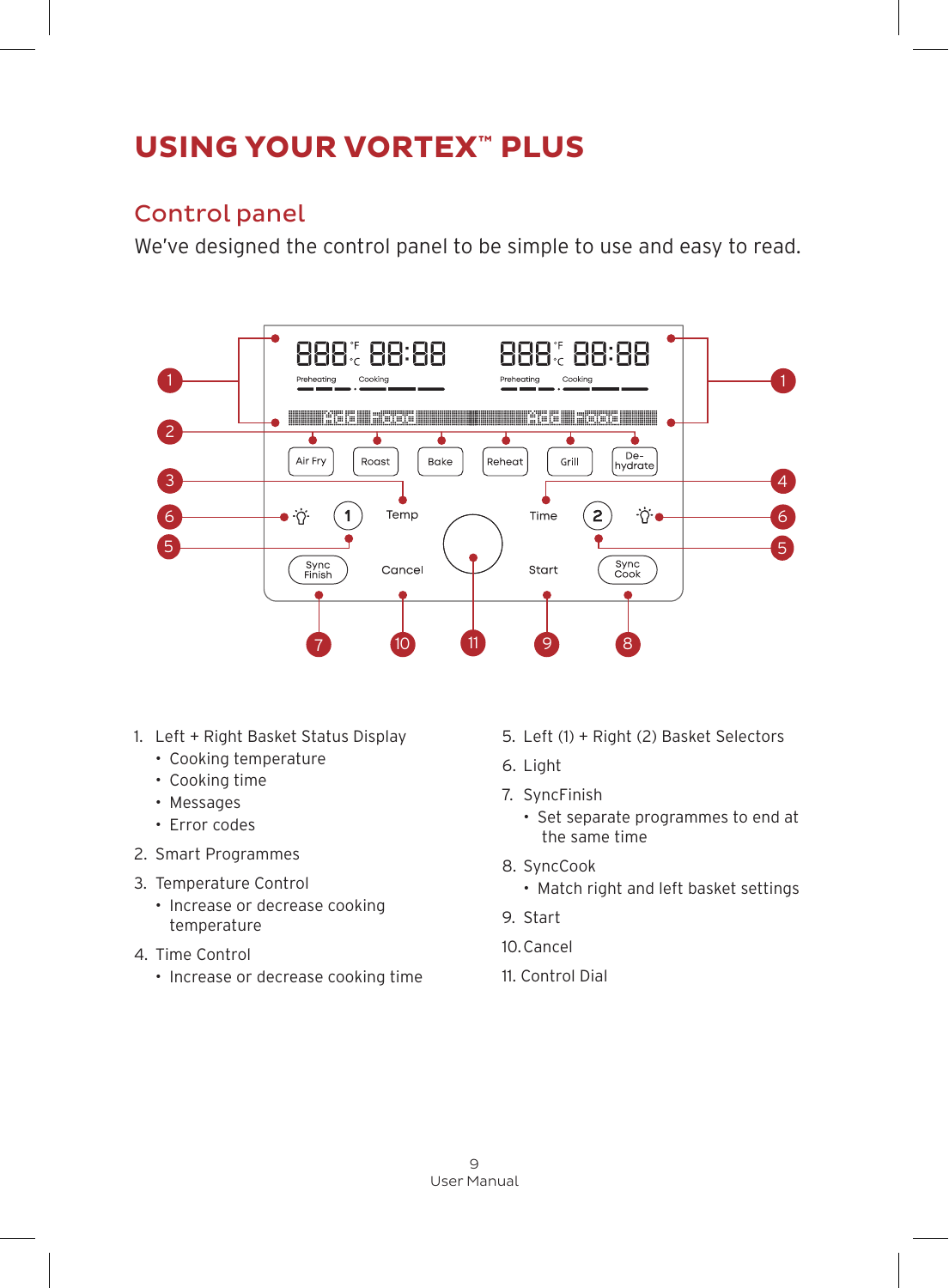# Turning the sound On/Off

You can set notification sounds to ON or OFF.

When in Ready or cooking modes, press and hold Time and Temp for 5 seconds until the display shows Sound On or Sound Off.

*Error alerts cannot be turned off.*

### Choosing the temperature scale

You can display cooking temperature in either Fahrenheit or Celsius.

When in Ready or Cooking modes, press and hold Temp for 5 seconds until the display shows °F or °C.

# Reset Smart Programmes to original settings

#### Reset individual Smart Programmes

• Once you've selected the Smart Programme, press and hold that Smart Programme button for 3 seconds.

*The Smart Programme's button blinks and the cooking time and temperature are restored to the factory default setting.*

#### Reset all Smart Programmes

With the cooker in Ready mode, press and hold the Control Dial for 3 seconds until the cooker beeps.

*All Smart Programme cooking times and temperatures are restored to the factory default setting.*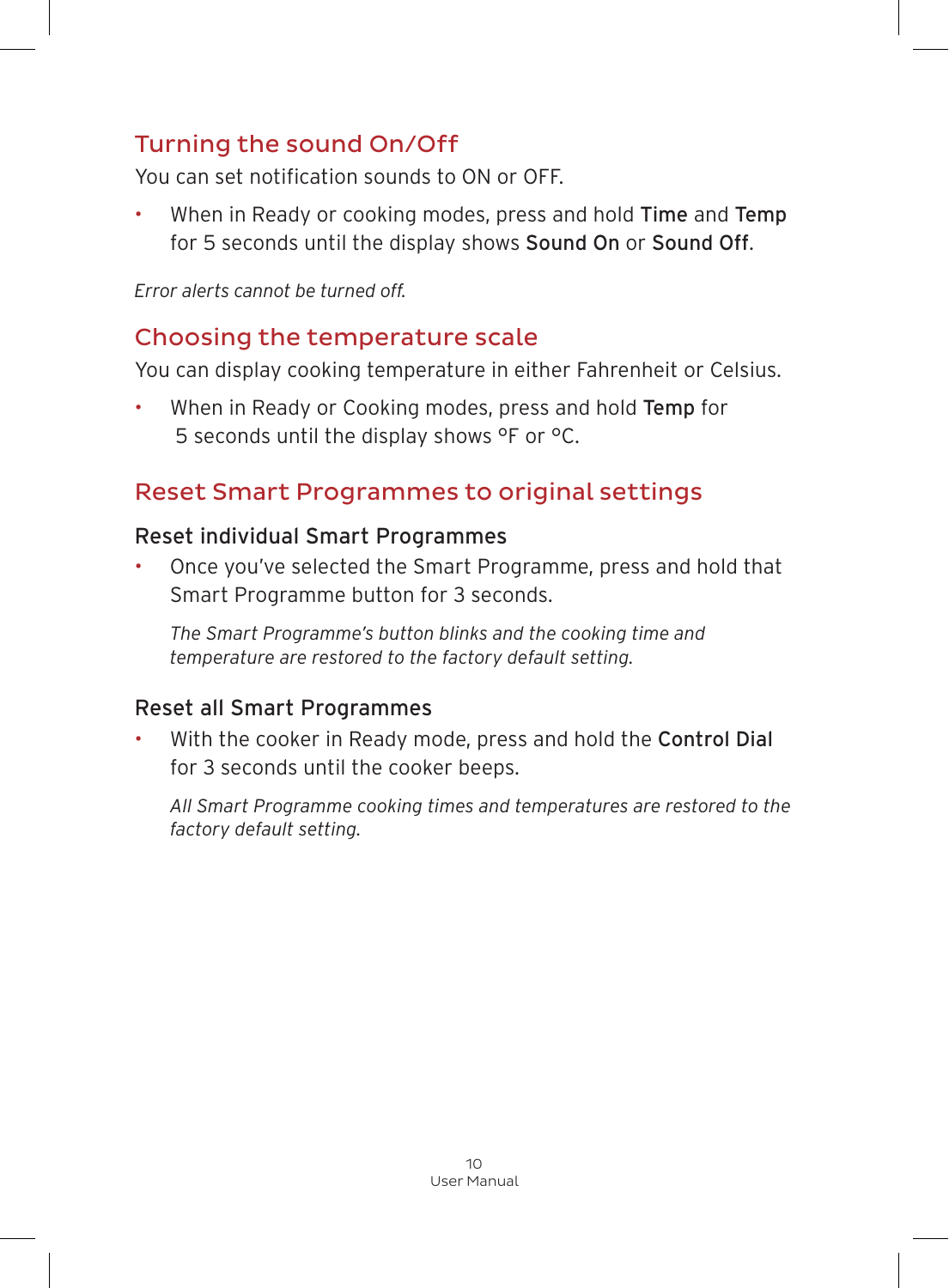# **INITIAL SETUP**

# Unpack

- 1. Remove your new Vortex™ Plus from the box.
- 2. Remove all the packaging material from in and around the air fryer.
- 3. Make sure to remove all the accessories from inside the air fryer.
- 4. Don't remove the safety warning stickers or the rating label from the air fryer.

# Clean before use

- 1. Wipe the interior with a damp cloth. Use a clean, soft cloth to dry.
- 2. Wash the accessories with hot water and dish soap. Rinse with warm, clear water and use a soft cloth to dry.

# Placement

- 1. Place your Vortex Plus Dual on a stable, level surface, away from combustible material and external heat sources. Do not place your Vortex Plus Dual on top of another appliance.
- 2. Make sure to leave at least 13 cm of space above and around all sides of the appliance to allow for sufficient air flow.

# Test run

Before using your new Vortex Plus Dual for the first time, perform a test run to ensure everything is working correctly.

### To perform a test run:

- 1. Follow the instructions for cooking on page 14.
- 2. Insert the cooking basket, but do not add food.
- 3. Select basket 1.
- 4. The Air Fry programme activates by default.
- 5. Change the cooking temperature to 205°C.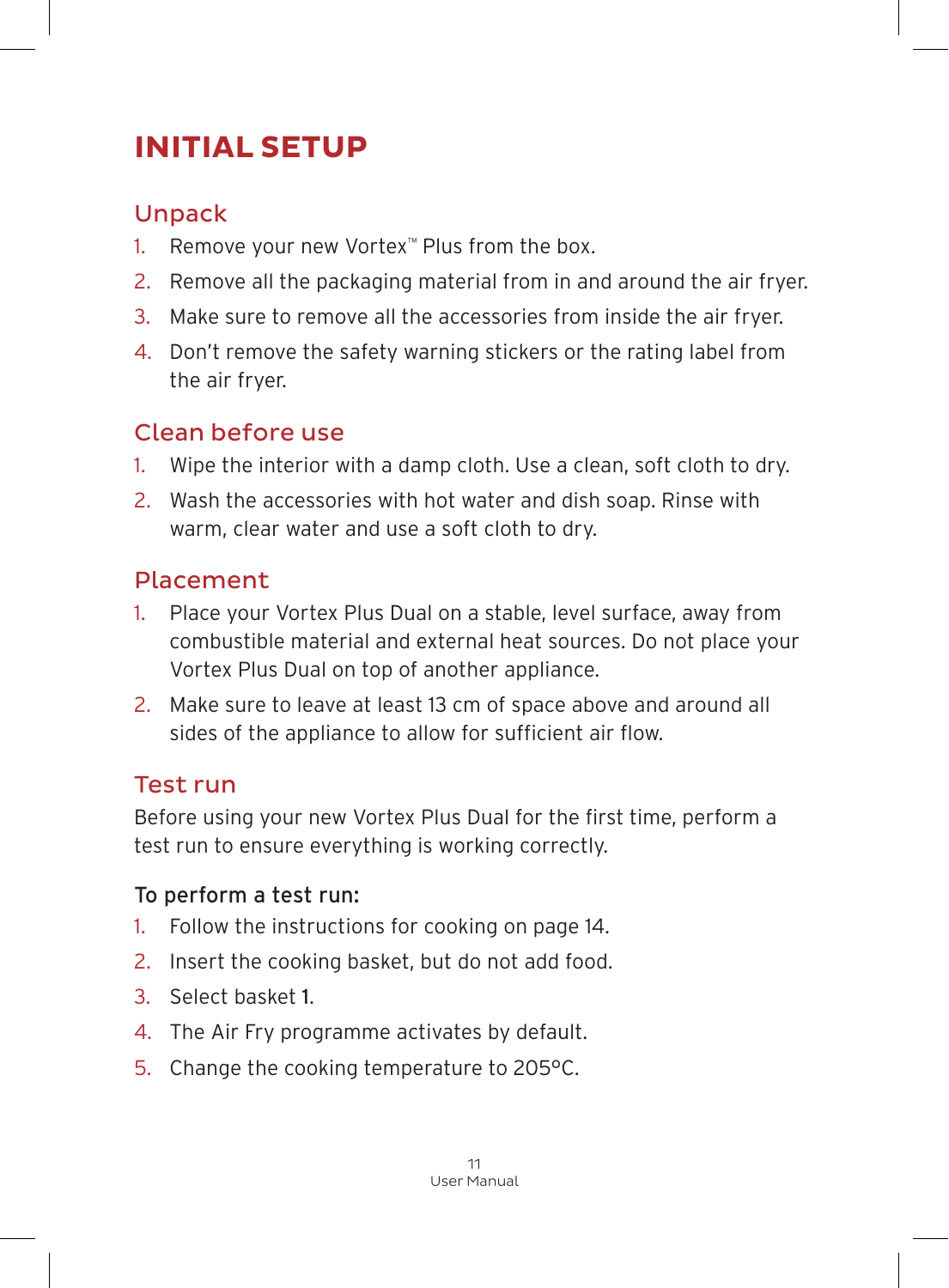- 6. Change the cooking time to 18 minutes.
- 7. Select basket 2.
- 8. The Air Fry programme activates by default.
- 9. Change the cooking temperature to 205°C.
- 10. Change the cooking time to 18 minutes.
- 11. Press Start and the air fryer starts the test run.
- 12. When the display shows Add Food, just wait 10 seconds for the programme to resume (do not add any food).
- 13. When the display shows Turn Food, just wait 10 seconds for the programme to resume.
- 14. After the cooking session is done, let the unit cool.

*Now you're ready to cook a meal in your Instant Vortex™ Plus!*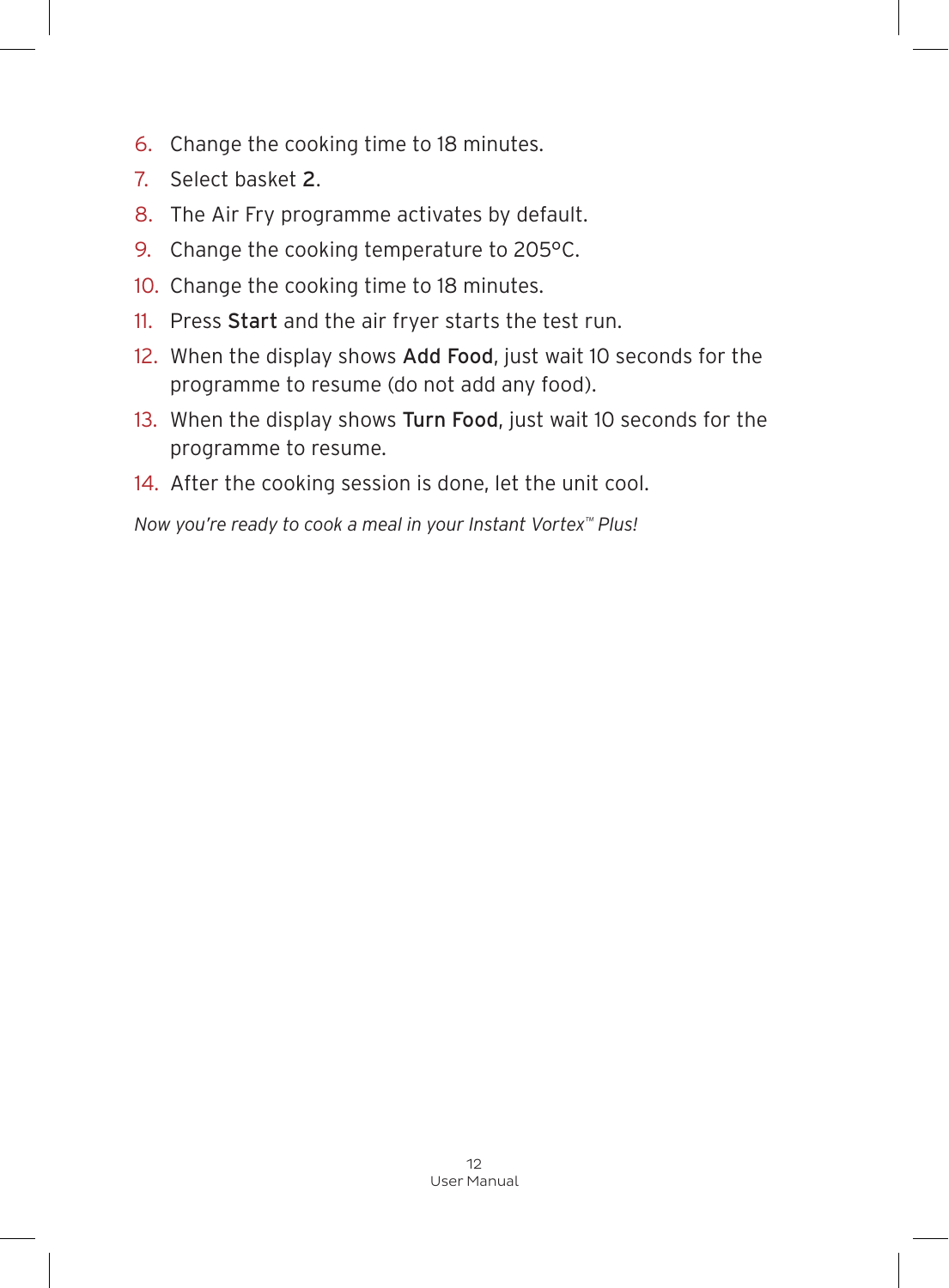# **COOKING**

The Vortex™ Plus uses rapid air circulation to crisp or cook food, giving your meals all the rich, crispy flavour of deep frying, with little to no oil.

### **AWARNING**

### HOT SURFACES

The air fryer will be hot during and after cooking. Always exercise extreme caution when removing food from the hot cooking chamber. Touching hot surfaces may result in personal injury, and/ or property damage.

#### MUST ALLOW AIR FLOW

To prevent personal injury, and/or property damage, do not block air intake or air vents.

# What to cook in

The cooking basket and cooking tray are perforated to allow air to flow under and around your food, and should be used for most foods, like wings and cauliflower bites.

*You can place food right on the cooking tray, without using foil or other coverings.*

For the Baking programme only, you can use a metal or glass baking dish to hold things like batter for cakes and dough for breads. Place the baking dish inside the cooking basket for baking.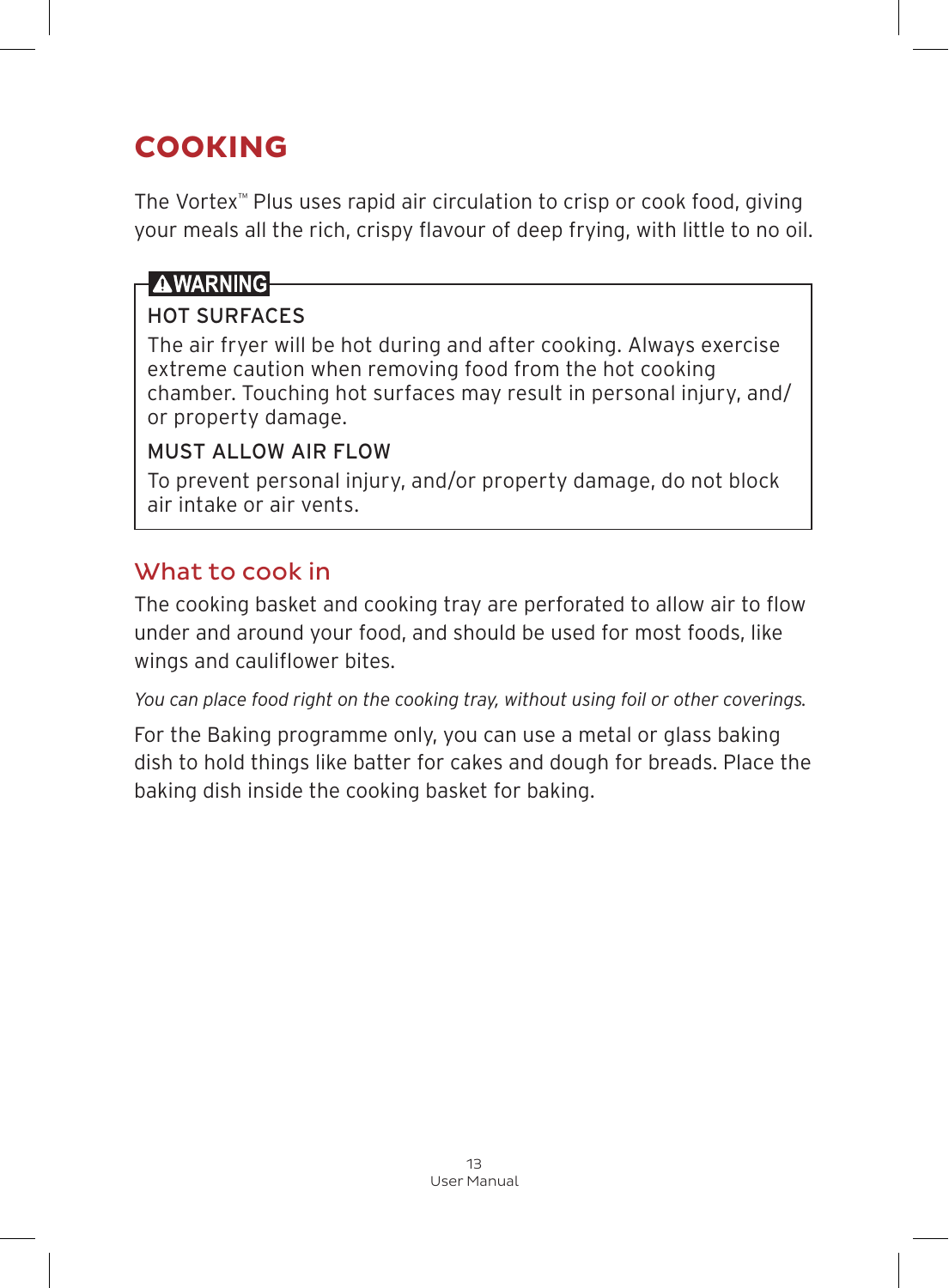# How to cook

These instructions explain how to cook using one basket at a time. See page 20 for information on using both baskets.

### Prep

Thaw, cut, season or batter your ingredients according to your recipe.

### Preheat

- 1. Insert the cooking basket into the air fryer.
- 2. Press 1 (to cook in left basket) or 2 (to cook in right basket).

*The Air Fry button blinks and the display shows the default time and temperature.*

3. If you want to select a smart programme other than Air Fry, press the button for the programme you want to use.

*The default time and temperature are displayed for that smart programme.*

- 4. If you want to adjust the cooking time, press Time and use the Control Dial to increase or decrease it.
- 5. If you want to adjust the cooking temperature, press Temp and use the Control Dial to increase or decrease it.
- 6. Press Start to begin. The status bar shows Preheating.
- 7. When the cooker reaches the target temperature, the display shows Add Food.

*Note: Add Food applies to Air Fry, Roast, Bake and Grill only.*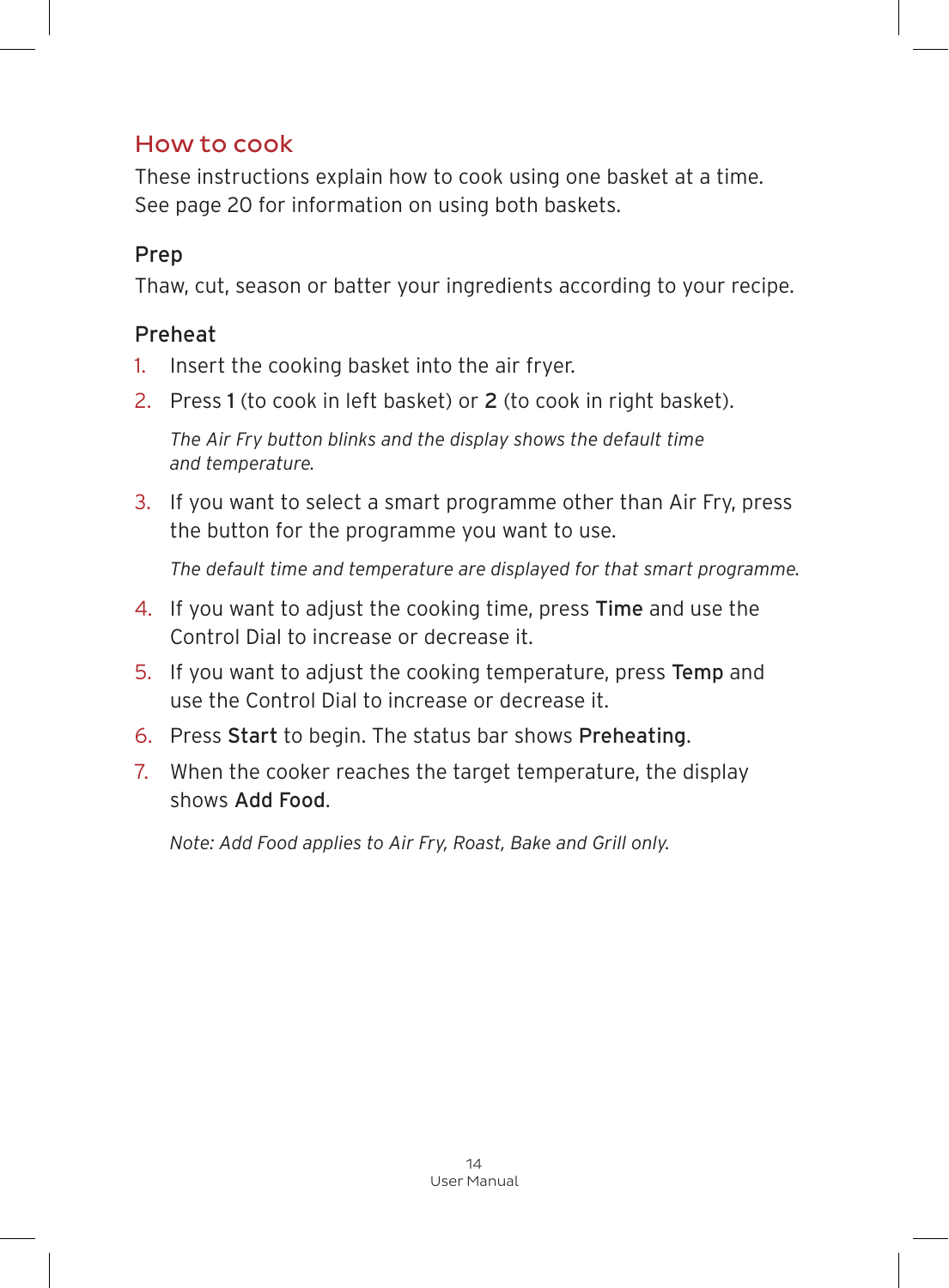### Cook

To cook using both baskets at the same time, see the instructions on page 20.

- 1. Remove the cooking basket and place your food into the basket.
- 2. Insert the cooking basket into the air fryer.
- 3. Cooking begins and the cooking countdown timer starts.

### Turn

1. Part way through the cooking cycle the display shows Turn Food.

*If you do not remove the basket after Turn Food displays, cooking will proceed after 10 seconds.*

- 2. Remove the basket and carefully turn, flip, or rotate your food.
- 3. Insert the basket again. Cooking continues.

# Finish

• When the smart programme completes, the air fryer beeps and the display shows End.

*The air fryer beeps after 5 minutes, 20 minutes, and 60 minutes to remind you that cooking has completed.*

# Changing cooking time during cooking

You can change the cooking time after you've started a smart programme:

- 1. Press 1 or 2 to select the basket you want to change.
- 2. Press Time and use the Control Dial to increase or decrease it.
- 3. Then press the Control Dial to confirm the change.
- 4. Press Start to continue cooking.

*If you don't press Start, cooking continues using the former settings.*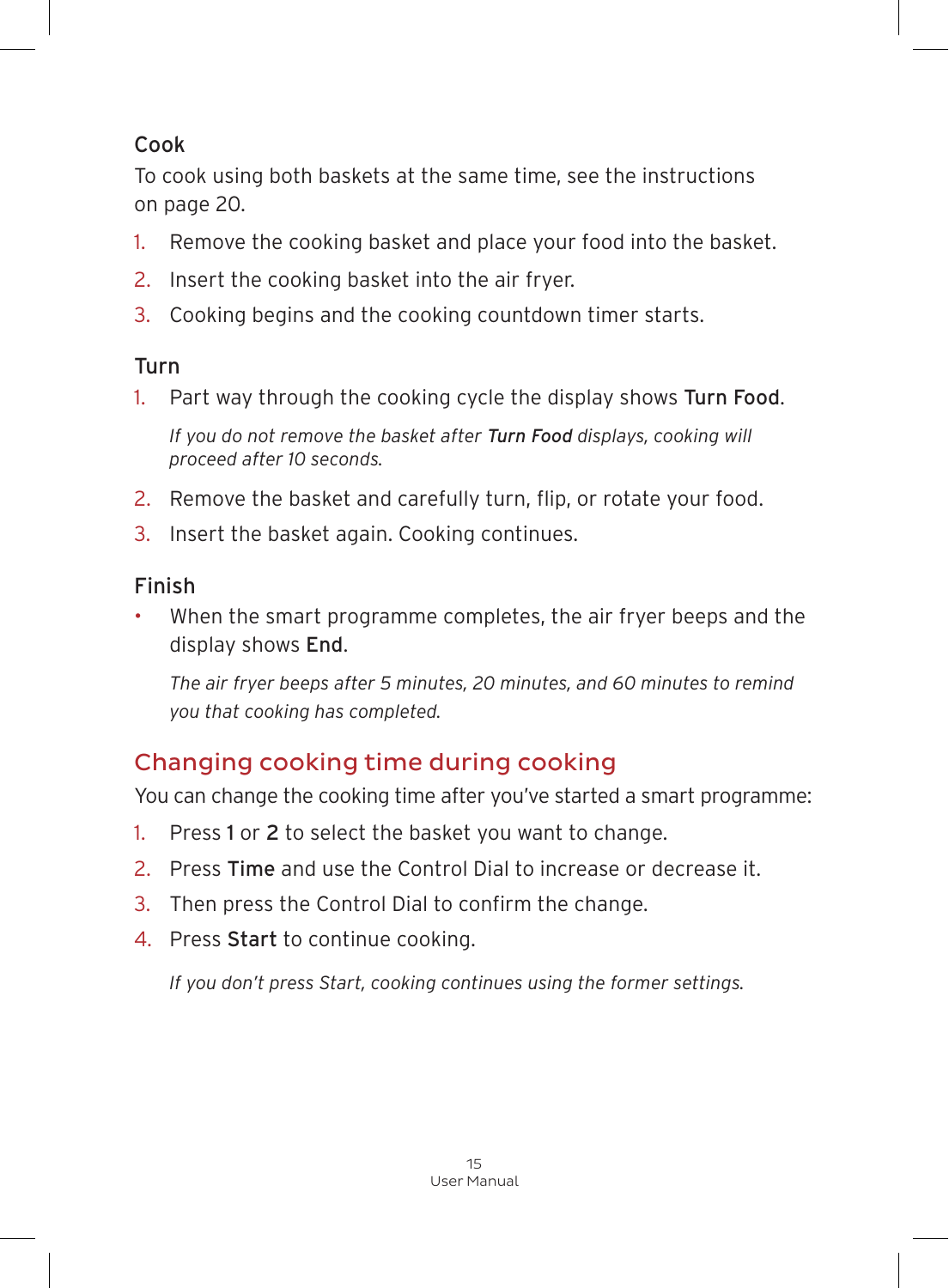# Changing cooking temperature during cooking

You can change the cooking temperature after you've started a smart programme:

- 1. Press 1 or 2 to select the basket you want to change.
- 2. Press Temperature and use the Control Dial to increase or decrease it.
- 3. Then press the Control Dial to confirm the change.
- 4. Press Start to continue cooking.

*If you don't press Start, cooking continues using the former settings.*

### Cancel cooking during cooking

You can cancel cooking at any time after you've started a smart programme:

- 1. Press 1 or 2 to select the basket you want to cancel.
- 2. Press Cancel.

*If you press Cancel without selecting a basket, both baskets will be canceled.*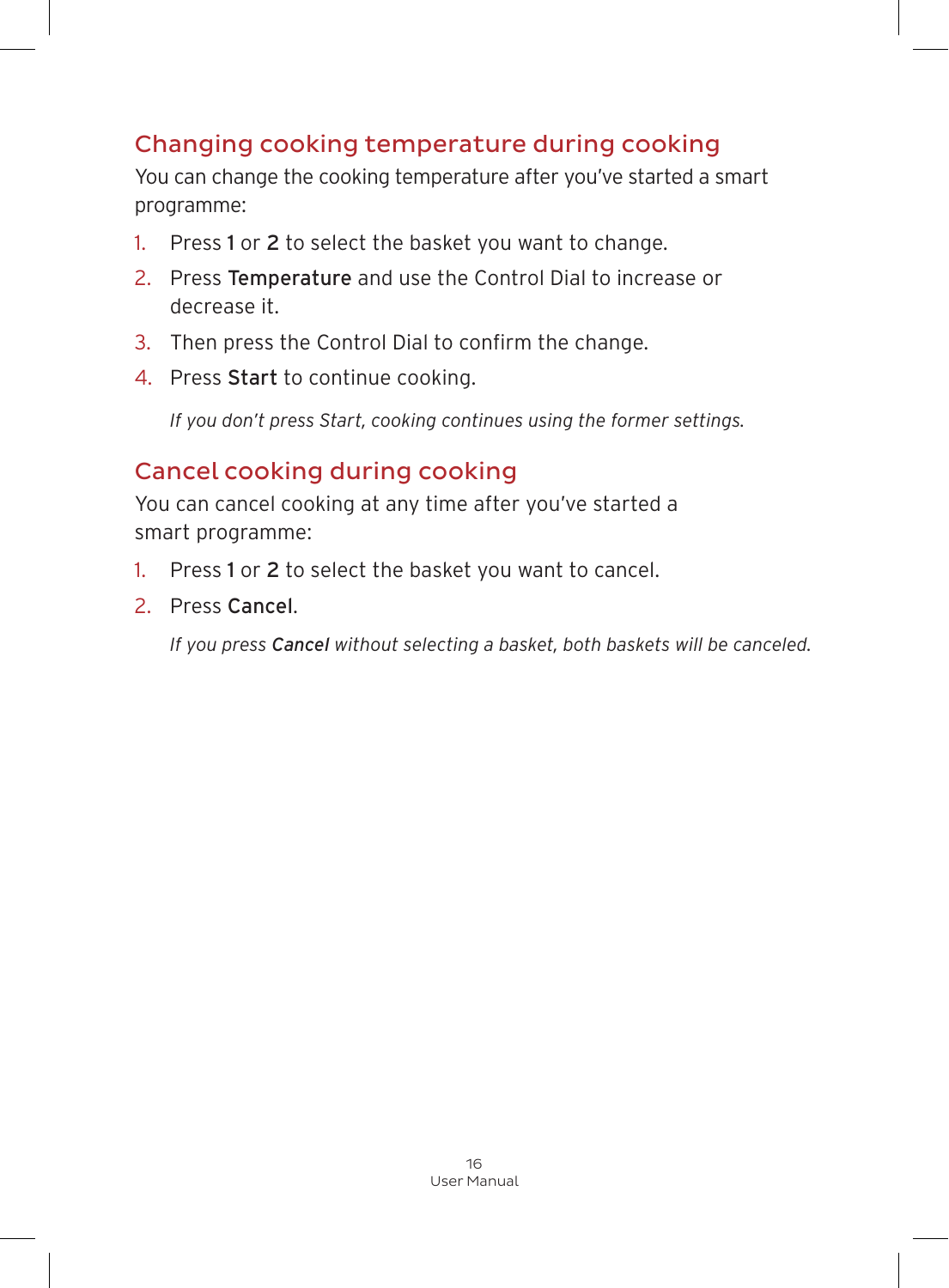# **SMART PROGRAMMES**

# Air Fry

You can air fry foods like fries, cauliflower bites, wings, nuggets and more.

| Setting      | Default               |                     | Maximum           |  |
|--------------|-----------------------|---------------------|-------------------|--|
| Temperature  | 196°C                 | 82°C                | 205°C             |  |
| Cooking Time | 15 minutes<br>(00:15) | 1 minute<br>(00:01) | 1 hour<br>(01:00) |  |

### To air fry

- Follow the basic instructions for Cooking.
- Select "Air Fry" as the Smart Programme.

# Roast

You can roast foods like beef, lamb, pork, poultry, vegetables and scalloped potatoes, for a deliciously tender inside and browned outside.

| Setting      | Default               | Minimum             | Maximum           |  |
|--------------|-----------------------|---------------------|-------------------|--|
| Temperature  | 205°C                 | $82^{\circ}$ C      | 205°C             |  |
| Cooking Time | 18 minutes<br>(00:18) | 1 minute<br>(00:01) | 1 hour<br>(01:00) |  |

### To roast

- Follow the basic instructions for Cooking.
- Select "Roast" as the Smart Programme.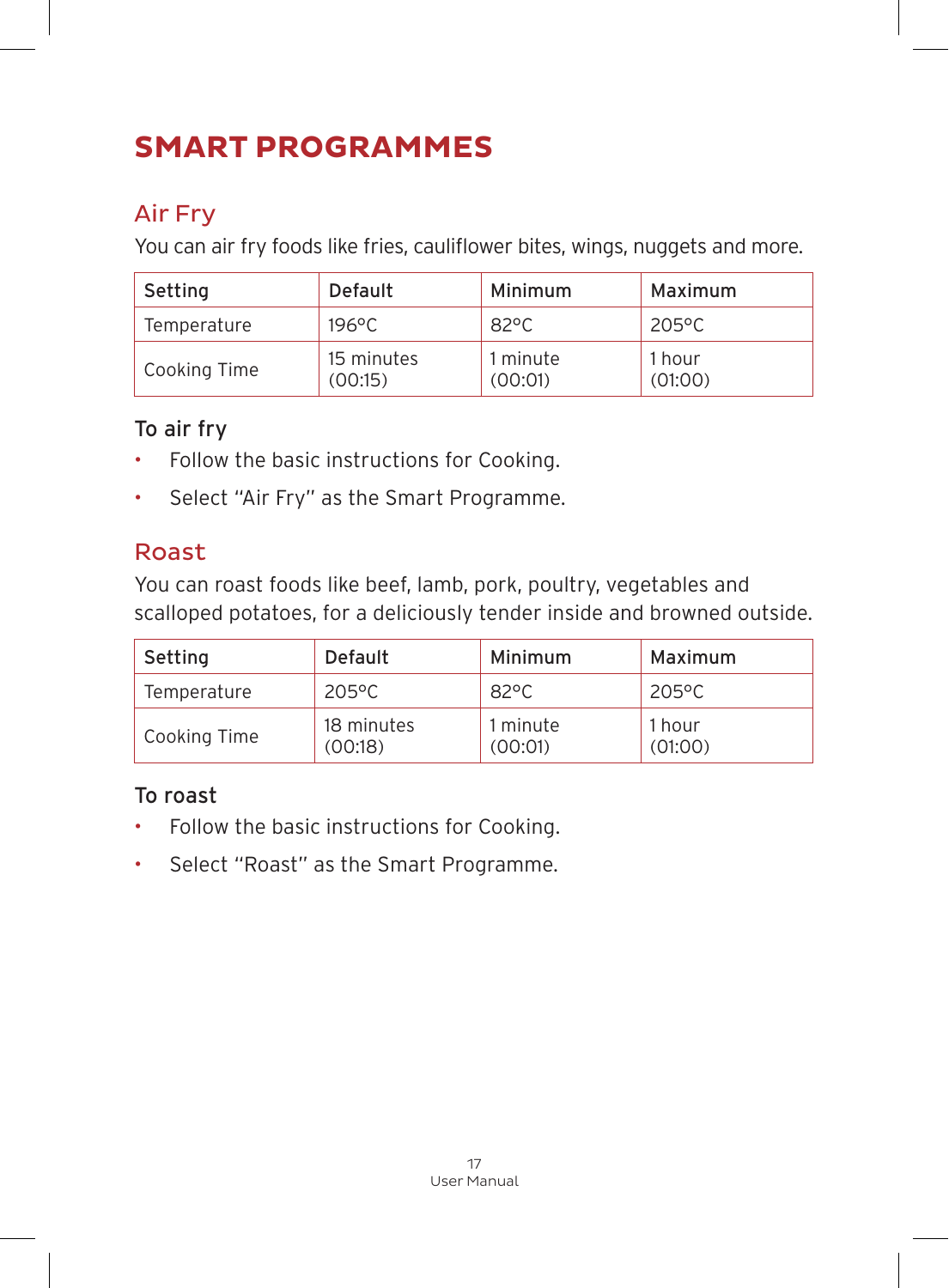### Bake

You can bake foods like breads, cakes, pastries and buns, with the Vortex™ as your own "mini oven".

| Setting      | Default               | Minimum             | Maximum           |  |
|--------------|-----------------------|---------------------|-------------------|--|
| Temperature  | 176°C                 | 82°C                | 205°C             |  |
| Cooking Time | 20 minutes<br>(00:20) | 1 minute<br>(00:01) | 1 hour<br>(01:00) |  |

#### To bake

- Follow the basic instructions for Cooking.
- Select "Bake" as the Smart Programme.
- There is no need to turn the food partway through cooking.

*Leave approximately 2.5 cm of space around all sides of the baking dish to allow heat to circulate evenly.*

### **Grill**

Grilling cooks using direct top-down heating, perfect for melting cheese on French onion soup, and nachos.

| Setting      | Default              | Minimum             | Maximum               |
|--------------|----------------------|---------------------|-----------------------|
| Temperature  | 205°C                | 205°C               | 232°C                 |
| Cooking Time | 6 minutes<br>(00:06) | 1 minute<br>(00:01) | 30 minutes<br>(00:30) |

#### To grill

- Follow the basic instructions for Cooking.
- Select "Grill" as the Smart Programme.
- There is no need to turn the food partway through cooking.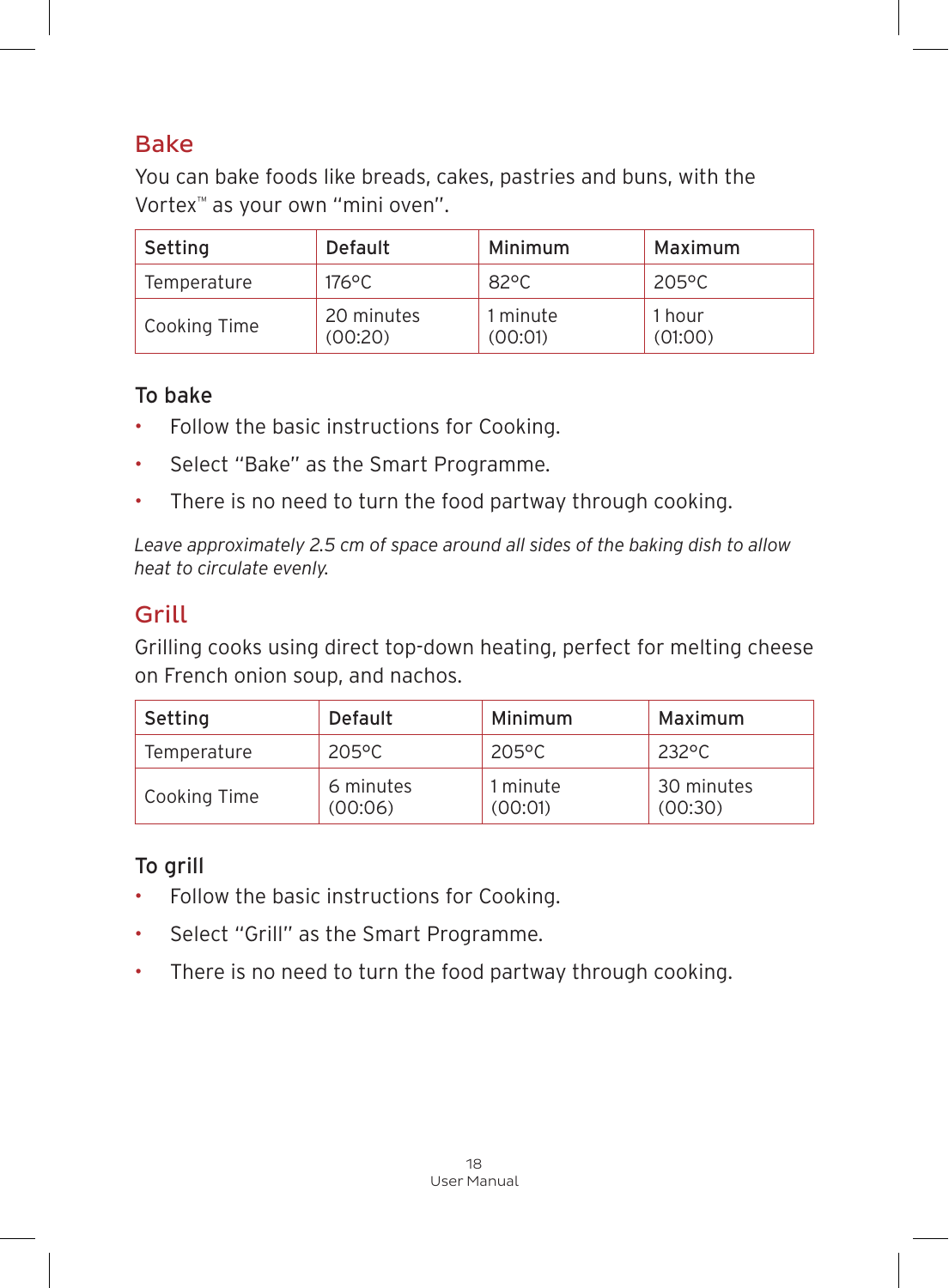# **Dehydrate**

Dehydrating uses low heat over a long period of time to safely dry out food items, like dried fruit, jerky and dried veggies.

| Setting      | Default            | Minimum           | Maximum             |  |
|--------------|--------------------|-------------------|---------------------|--|
| Temperature  | 54°C               | $35^{\circ}$ C    | 79°C                |  |
| Cooking Time | 8 hours<br>(08:00) | 1 hour<br>(01:00) | 72 hours<br>(72:00) |  |

### To dehydrate

- Follow the basic instructions for Cooking.
- Select "Dehydrate" as the Smart Programme.
- There is no need to turn the food partway through cooking.

# Reheat

Bring the crisp and crunch back to leftovers, in just a few minutes.

| Setting      | Default               | Minimum             | Maximum           |
|--------------|-----------------------|---------------------|-------------------|
| Temperature  | 138°C                 | 49°C                | 182°C.            |
| Cooking Time | 10 minutes<br>(00:10) | 1 minute<br>(00:01) | 1 hour<br>(01:00) |

# To reheat

- Follow the basic instructions for Cooking.
- Select "Reheat" as the Smart Programme.

*Once this Smart Cooking function starts, the display will show the target temperature and cooking time immediately, there's no preheating time.*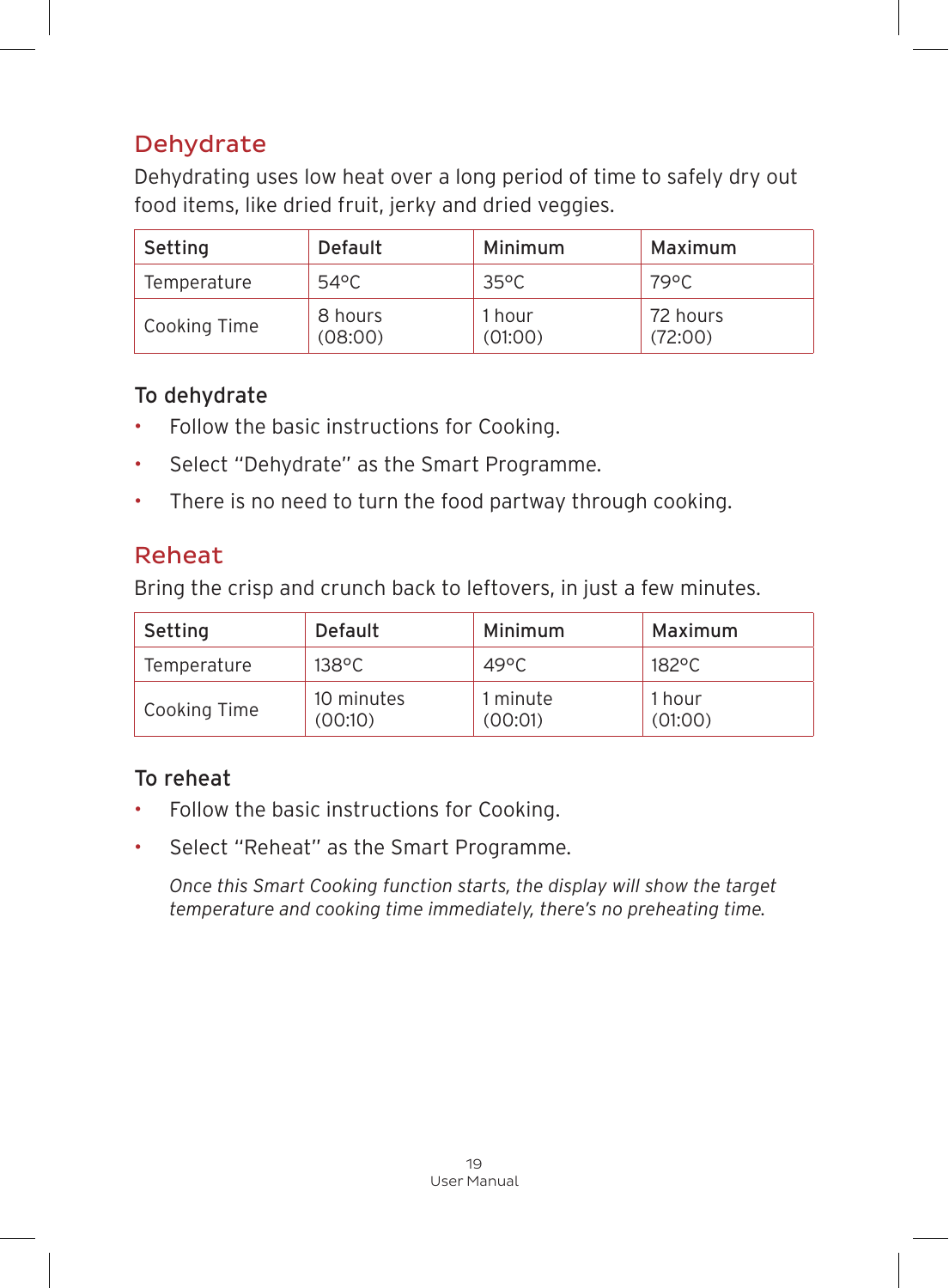# **USING BOTH BASKETS**

The Vortex™ Plus Dual Air Fryer lets you cook in both baskets at the same time, with 3 options:

#### Cook in both baskets

Cook in both baskets at the same time, using different programmes and settings.

#### **SyncCook**

Cook in both baskets at the same time, using the same programme and settings for both.

#### SyncFinish

Cook in both baskets at the same time, using different programmes and settings for each, but finish cooking at the same time.

### How to cook in both baskets

- 1. Follow the instructions for Cooking on page 14 and any specific instructions for the smart programme you want to use.
- 2. Set up your first programme in the left basket (select 1), including any changes to time and temperature settings if you want.
- 3. Press 2 to start setting up a second smart programme in the right basket including any changes to time and temperature settings if you want.
- 4. Then press Start and continue following the instructions for Cooking.

*You can also start the first programme in the right basket (select 2) and then set up the left basket (select 1).*

### How to SyncCook

- 1. Follow the instructions for Cooking on page 14 and any specific instructions for the smart programme you want to use.
- 2. After you've set up your first programme (in either basket) but before pressing Start, press SyncCook.

*The SyncCook icon displays.*

3. Then press Start and continue following the instructions for Cooking.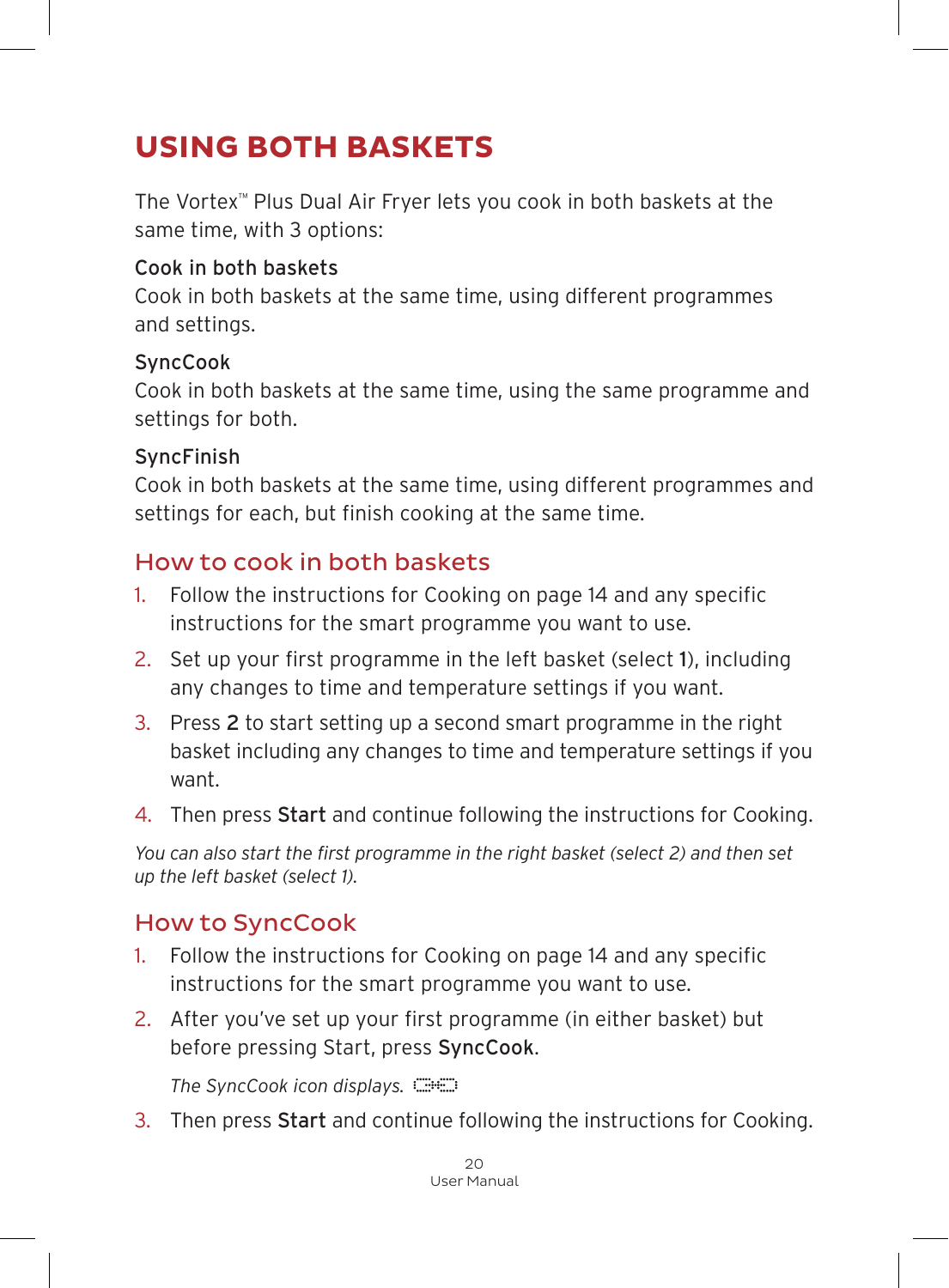#### *About SyncCook*

- *You can change the cooking time and temperature settings for both baskets (SyncCook will remain ON) by adjusting the cooking time or temperature.*
- *You can change the cooking time and temperature settings for either basket (SyncCook will turn OFF) by pressing 1 or 2 to select a basket to change and then adjusting the cooking time or temperature.*

### Ending SyncCook

You can end SyncCook at any time to make changes to one or both cooking programmes.

- 1. Press 1 or 2 to select the basket you'd like to make changes to. *SyncCook stops and the icon no longer displays.*
- 2. Adjust the cooking time or temperature settings and press the Control Dial to confirm the changes.
- 3. Press Start to continue cooking, with each basket cooking with its own programme and settings.

# How to SyncFinish

- 1. Follow the instructions for Cooking on page 14 and any specific instructions for the smart programme you want to use.
- 2. Set up your first programme in either basket (select 1 or 2) including any changes to time and temperature settings if you want.
- 3. Press 1 or 2 to select the other basket and start setting up a smart programme in that basket, including any changes to time and temperature settings if you want.
- 4. Press SyncFinish.

*The SyncFinish icon displays.*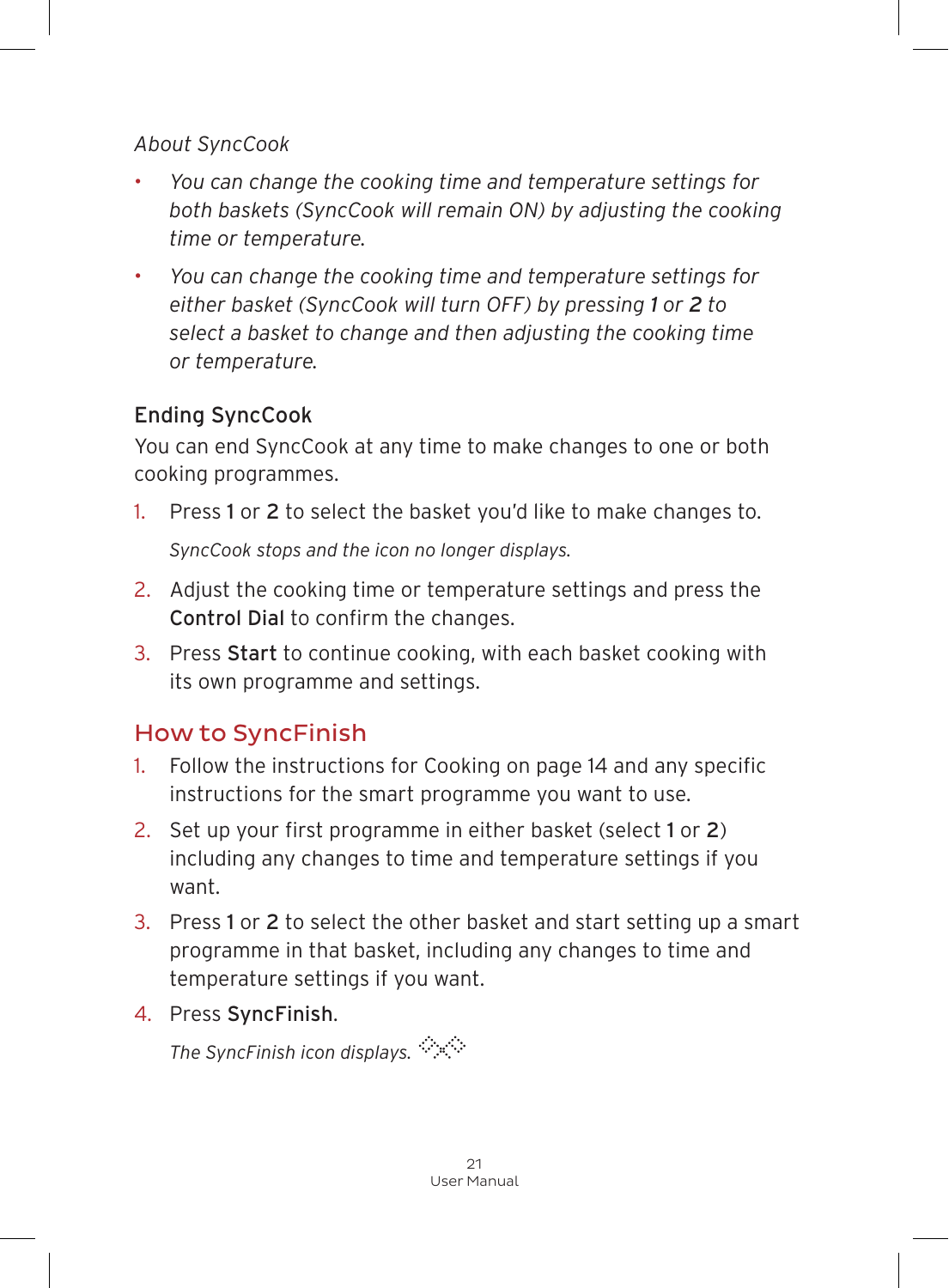5. Press Start and continue following the instructions for Cooking.

*The air fryer will calculate the cooking times and start cooking each basket at the appropriate time so they finish together.*

*About SyncFinish*

• *If you need to remove one of the baskets during cooking, cooking in the other basket will pause to keep the two in sync.*

### Ending SyncFinish

You can end SyncFinish if you need to make changes to the cooking programmes by pressing Cancel. After that, reselect a programme and settings for each basket.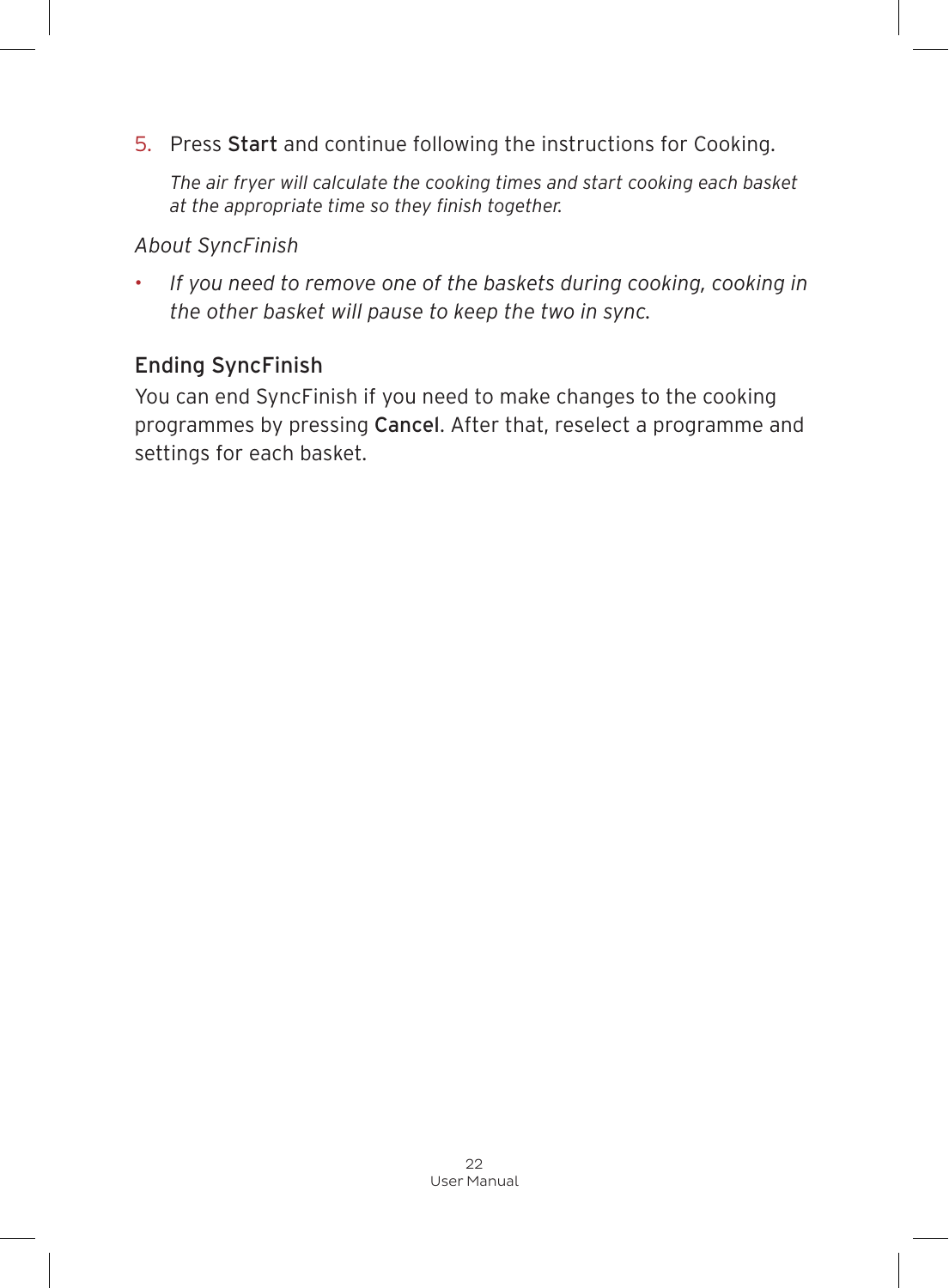# **CLEANING**

Clean your Instant Vortex™ Plus after each use. Always let all parts cool to room temperature before cleaning. Before use or storing, make sure all surfaces are dry.

### **AWARNING**

To prevent electric shock, unplug before cleaning.

DO NOT immerse power cord, plug or the appliance in water or other liquid, which may result in electric shock.

| Part                           | <b>Cleaning instructions</b>                                                                                                                                                                                                                                                      |
|--------------------------------|-----------------------------------------------------------------------------------------------------------------------------------------------------------------------------------------------------------------------------------------------------------------------------------|
| Cooking trays                  | • Dishwasher safe. $*$                                                                                                                                                                                                                                                            |
|                                | • The cooking trays have a non-stick coating. Avoid using<br>metal utensils or scouring pads when cleaning.                                                                                                                                                                       |
| Removable air<br>frying basket | • Clean with a damp cloth and mild dish soap.                                                                                                                                                                                                                                     |
| Cooking                        | • Clean with a damp cloth and mild dish soap.                                                                                                                                                                                                                                     |
| chamber                        | • Always check the heating coil and cooking chamber walls<br>for oil spatter and food debris, and clean as needed.                                                                                                                                                                |
|                                | • Ensure the heating coil is dry before turning on the air fryer.                                                                                                                                                                                                                 |
|                                | • To remove baked-on grease and food residue from the<br>cooking chamber, spray with a mixture of baking soda<br>and vinegar and wipe clean with damp cloth. For stubborn<br>stains, allow the mixture to sit on the affected area for<br>several minutes before scrubbing clean. |
| Power cord                     | • Clean with a soft, damp cloth or sponge. Wipe dry.                                                                                                                                                                                                                              |

*\*Some discolouration may occur after washing in a dishwasher, but this will not affect the cooker's safety or performance.*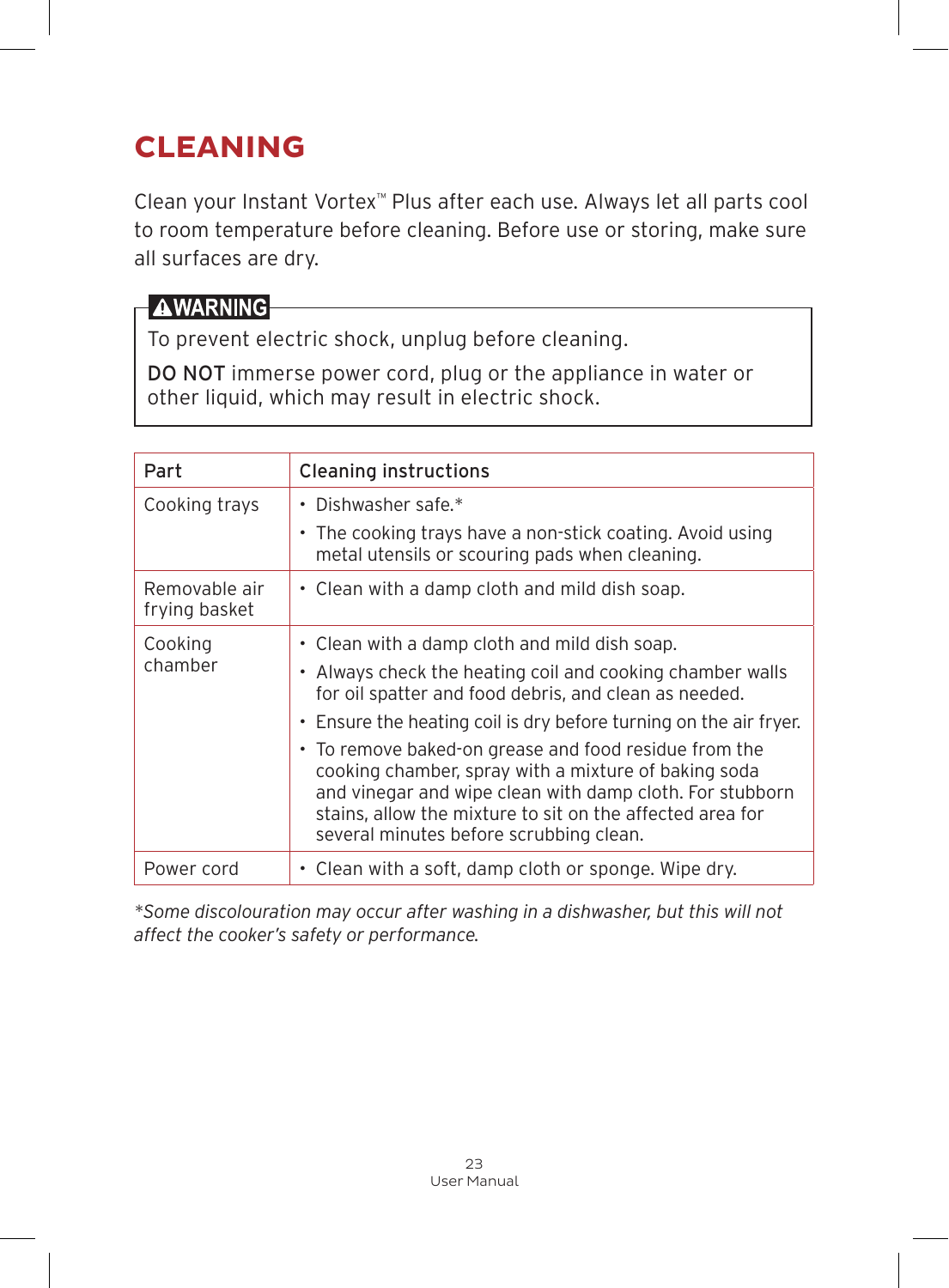# **TROUBLESHOOTING**

| Problem                                           | Cause                                                                                   | Solution                                                                                                                                                       |
|---------------------------------------------------|-----------------------------------------------------------------------------------------|----------------------------------------------------------------------------------------------------------------------------------------------------------------|
| Air fryer will<br>not turn on                     | The appliance is not<br>properly plugged in.                                            | Make sure the power cord is plugged<br>into the outlet firmly.                                                                                                 |
|                                                   | Outlet is not powered.                                                                  | Plug another appliance into the same<br>outlet to test the circuit.                                                                                            |
|                                                   | The basket is not fully<br>inserted into the<br>air fryer.                              | Make sure the basket is fully inserted.                                                                                                                        |
| <b>Black smoke</b><br>is coming<br>from the       | Using an oil with a<br>low smoke point.                                                 | Cancel the Smart Programme, unplug<br>the cooker and allow it to cool to<br>room temperature.                                                                  |
| air fryer                                         |                                                                                         | Choose a neutral oil with a high smoke<br>point.                                                                                                               |
|                                                   | Food residue on the<br>heating coil, in the<br>cooking chamber or                       | Cancel the Smart Programme, unplug<br>the cooker and allow it to cool to<br>room temperature.                                                                  |
|                                                   | on the accessories.                                                                     | Remove all accessories from the cooking<br>chamber and clean the cooking chamber<br>and all accessories thoroughly.                                            |
|                                                   | Appliance<br>malfunction.                                                               | Contact Customer Care.                                                                                                                                         |
| White smoke<br>is coming<br>from the<br>air fryer | Cooking foods with a<br>high fat content, such<br>as bacon, sausage,<br>and hamburgers. | Avoid air frying foods with a high fat<br>content. Check the cooking chamber<br>for excess oil and/or fat and carefully<br>remove as needed before air frying. |
|                                                   | Water is vaporising,<br>producing thick steam.                                          | Pat dry moist food ingredients before<br>air frying.                                                                                                           |
|                                                   |                                                                                         | Do not add water or other liquid to the<br>cooking chamber when air frying.                                                                                    |
|                                                   | Seasoning on food has<br>blown into element.                                            | Be mindful when seasoning food.<br>Spray vegetables and meats with<br>oil before seasoning to help the<br>seasoning stick.                                     |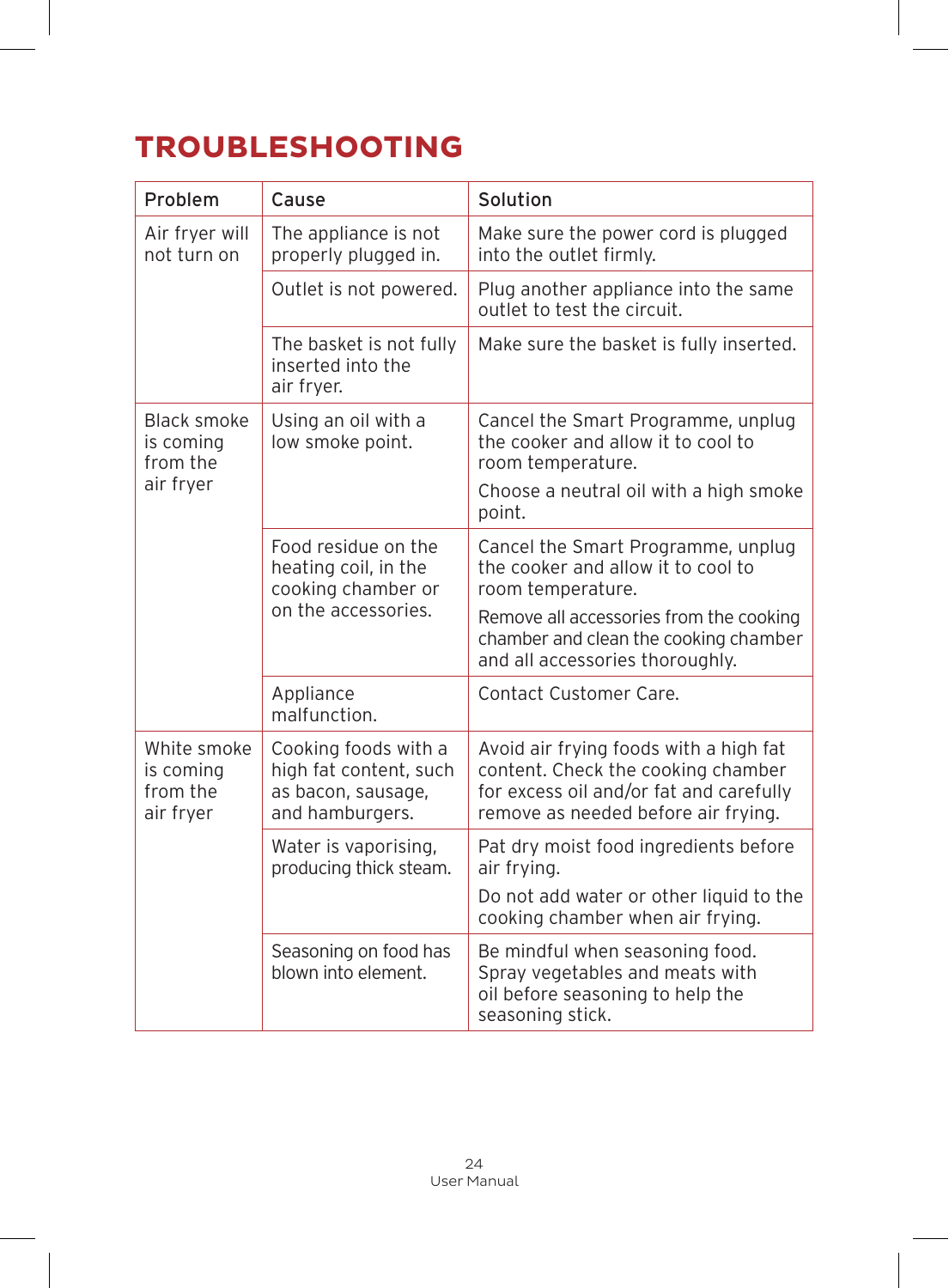# **ERROR CODES**

If the control panel displays an error code from this list, there is an issue with the Vortex™ Plus. Here are the actions you should take to fix the problem.

| Problem | Cause                                                      | Solution               |
|---------|------------------------------------------------------------|------------------------|
|         | Open circuit.                                              | Contact Customer Care. |
|         | Temperature sensor short circuit.   Contact Customer Care. |                        |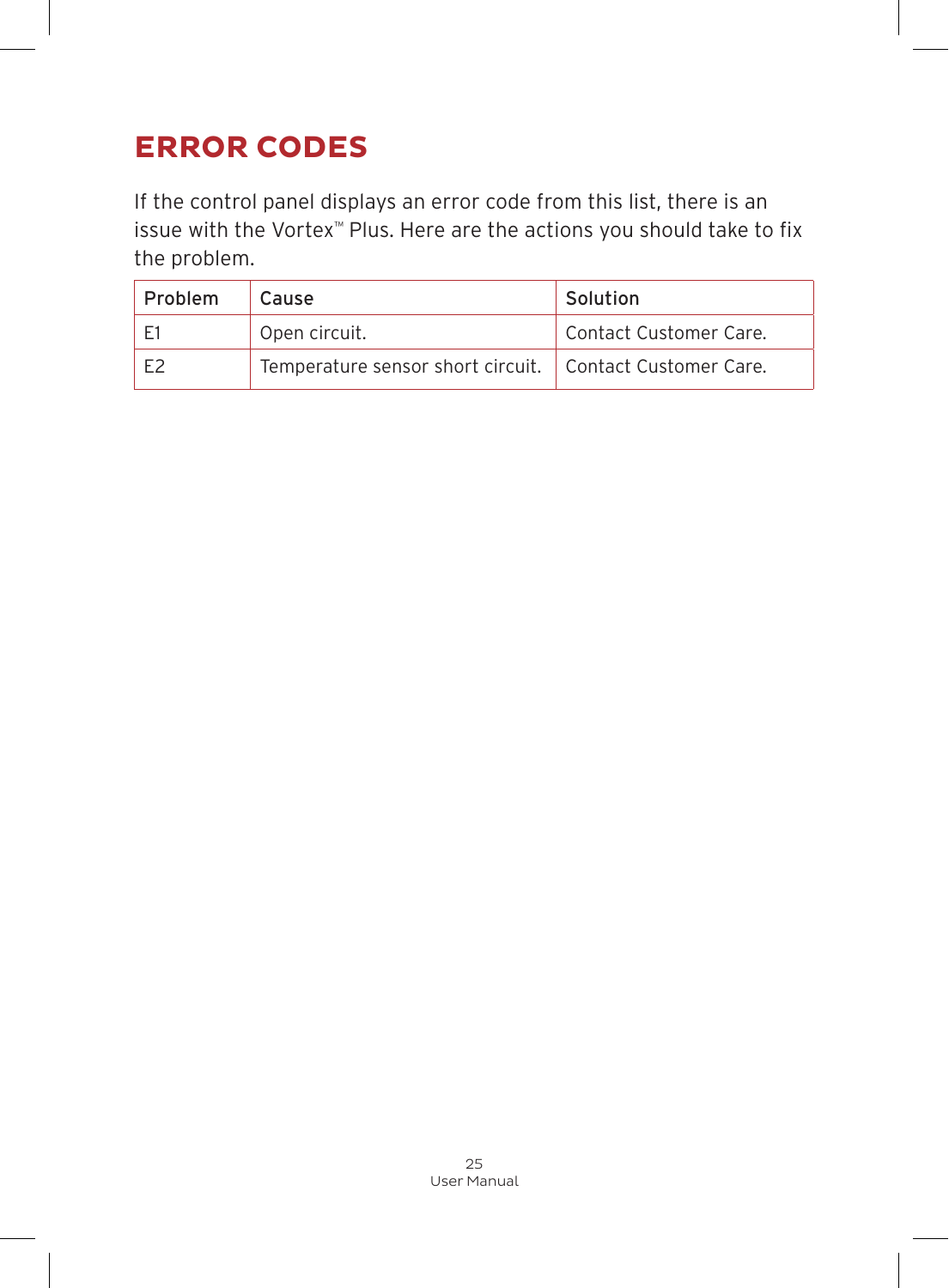# **LEARN MORE**

There's a whole world of Instant™ Air Fryer information and help just waiting for you. Here are some of the most helpful resources.

### Register your product

instantbrands.co.uk/product-registration

### Contact Customer Care

instantbrands.co.uk/support/ UKSupport@instantbrands.com EUSupport@instantbrands.com +44 (0) 3331 230051

# Instant Brands Connect App with 1000+ recipes

instantbrands.co.uk iOS and Android app stores

# Cooking charts and more recipes

Instant Brands Connect app instantbrands.co.uk/recipes/

# How-to videos, tips and more

**D** Instant Brands UK

# Replacement parts and accessories

instantbrands.co.uk/product-category/instant/

Join the community

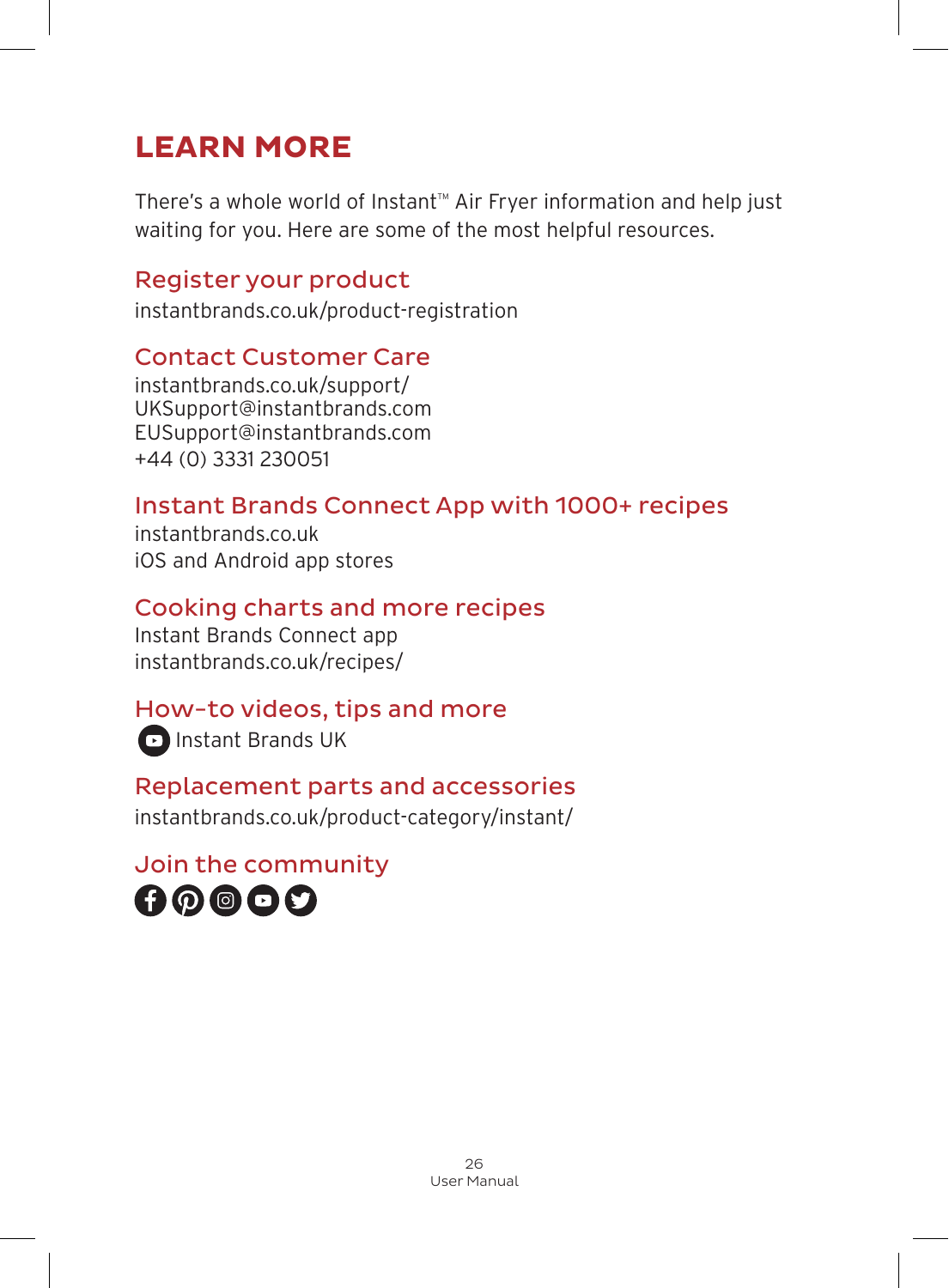# Product specifications

| Model                          | Volume                                           | Wattage | Power                                 | Weight  | <b>Dimensions</b>                |
|--------------------------------|--------------------------------------------------|---------|---------------------------------------|---------|----------------------------------|
| DAF8132BK<br>[Black]           | Total<br>7.5 Litres<br>Each basket<br>3.7 Litres | 1700 W  | $220 -$<br>$240V -$<br>$50 -$<br>60Hz | 7.45 kg | cm: $38.4 Lx$<br>40.3 W x 31.7 H |
| DAF8132SS<br><b>Stainless1</b> | Total<br>7.5 Litres<br>Each basket<br>3.7 Litres | 1700 W  | $220 -$<br>240V~<br>$50 -$<br>60Hz    | 7.9 kg  | cm: $38.4 Lx$<br>40.3 W x 31.7 H |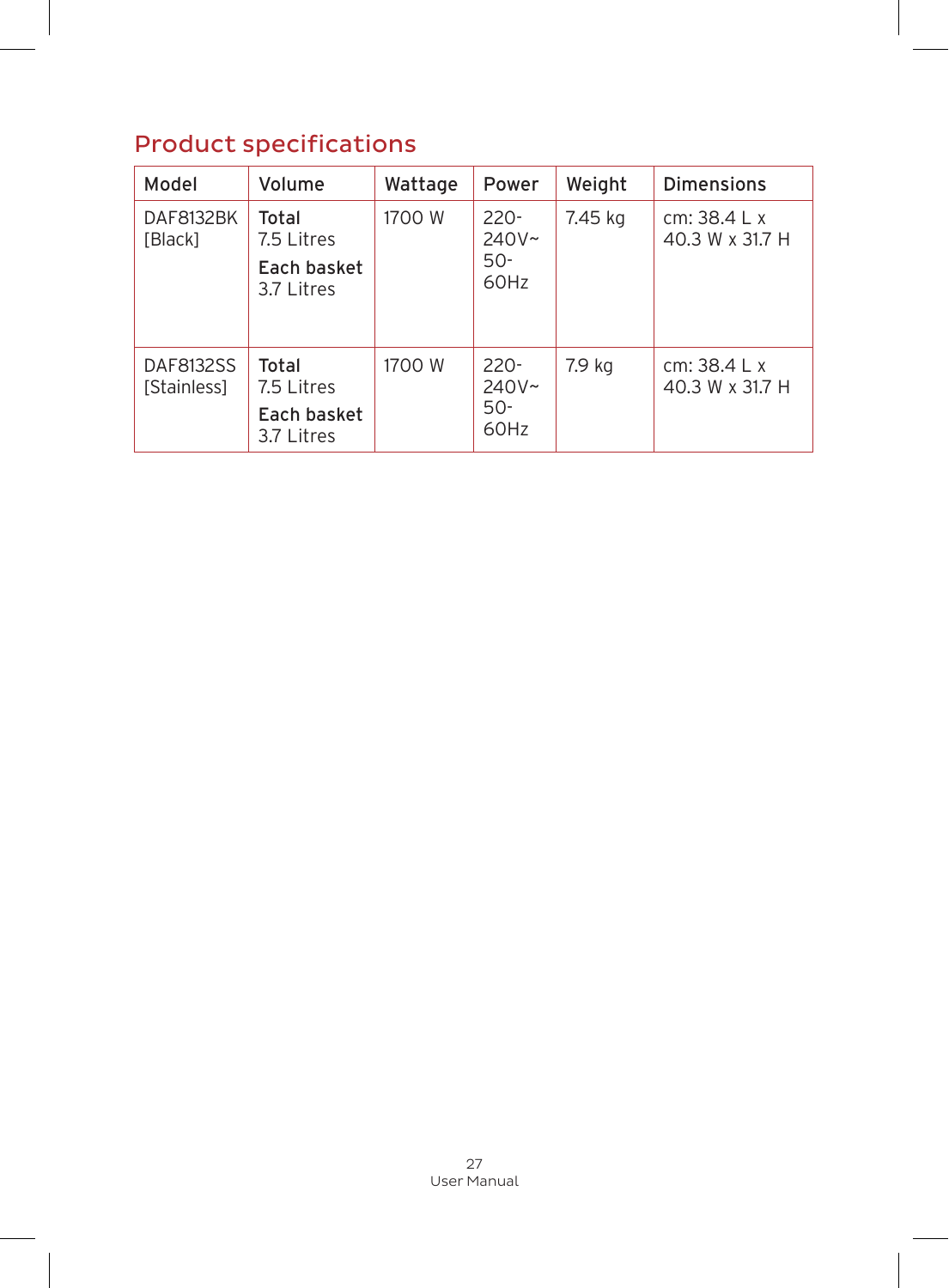# **WARRANTY**

Instant Brands (EMEA) Limited, Instant Brands (Ireland) Limited, and Instant Brands LLC (collectively the "Company") warrant this appliance to be free from defects in workmanship and material, under normal household use, for a period of one (1) year from the date of original purchase. This Limited Warranty extends only to the original purchaser and use of the appliance in the UK and EU. This warranty does not cover appliance use outside of the UK and EU.Proof of original purchase date and, if requested, return of your appliance is required to obtain service under this Limited Warranty. Provided that this appliance is operated and maintained in accordance with the written instructions included with the appliance (which are also available at instantbrands.co.uk), the Company will, at its sole discretion, either: (i) repair defects in materials and workmanship; or (ii) replace the appliance. In the event the appliance is replaced, the Limited Warranty on the replacement appliance will expire 12 months from the date of original consumer purchase.The Company is not responsible for shipping costs for warranty service.

#### Limitation and Exclusions

Any modification or attempted modification to your appliance may interfere with the safe operation of the appliance and may result in serious injury and damage. Any modification or attempted modification to your appliance or any part thereof will void the warranty, unless such modification(s) or alteration(s) were expressly authorised by the Company.

This warranty does not cover (1) normal wear and tear; (2) damage resulting from negligent, unreasonable or misuse of the appliance, improper assembly or disassembly, use contrary to the operating instructions, failure to provide reasonable and necessary maintenance, Acts of God (such as fire, flood, hurricanes and tornadoes), or repair or alteration by anyone, unless expressly directed and authorised by the Company; and (3) repairs where your appliance is used for other than normal household use and in a manner contrary to published user or operator instructions.

To the extent permitted by applicable law, the liability of the Company, if any, for any allegedly defective appliance or part shall be limited to repair or replacement of the appliance or part thereof, and shall not exceed the purchase price of a comparable replacement appliance. Except as expressly provided herein and to the extent permitted by law, (1) the Company makes no warranties, conditions or representations, express or implied, usage, custom of trade or otherwise with respect to the appliance or parts covered by this warranty and (2) the Company shall not be responsible or liable for indirect, incidental or consequential damages arising out of or in connection with the use or performance of the appliance or damages with respect to any economic loss, loss of property, loss of revenues or profits, loss of enjoyment or use, costs of removal, installation or other consequential damages of any nature or kind.

You may have rights and remedies under applicable laws, which are in addition to any right or remedy which may be available under this limited warranty.

Please visit instantbrands.co.uk/product-registration/ to register your appliance. You will be asked to provide your name, your email address, the store name, date of purchase, model number and serial number (both of which are found on the appliance). This registration will enable us to keep you up-todate with product developments and recipes, and contact you in the unlikely event of a product safety notification. By registering, you acknowledge that you have read and understood the instructions for use and warnings accompanying the appliance.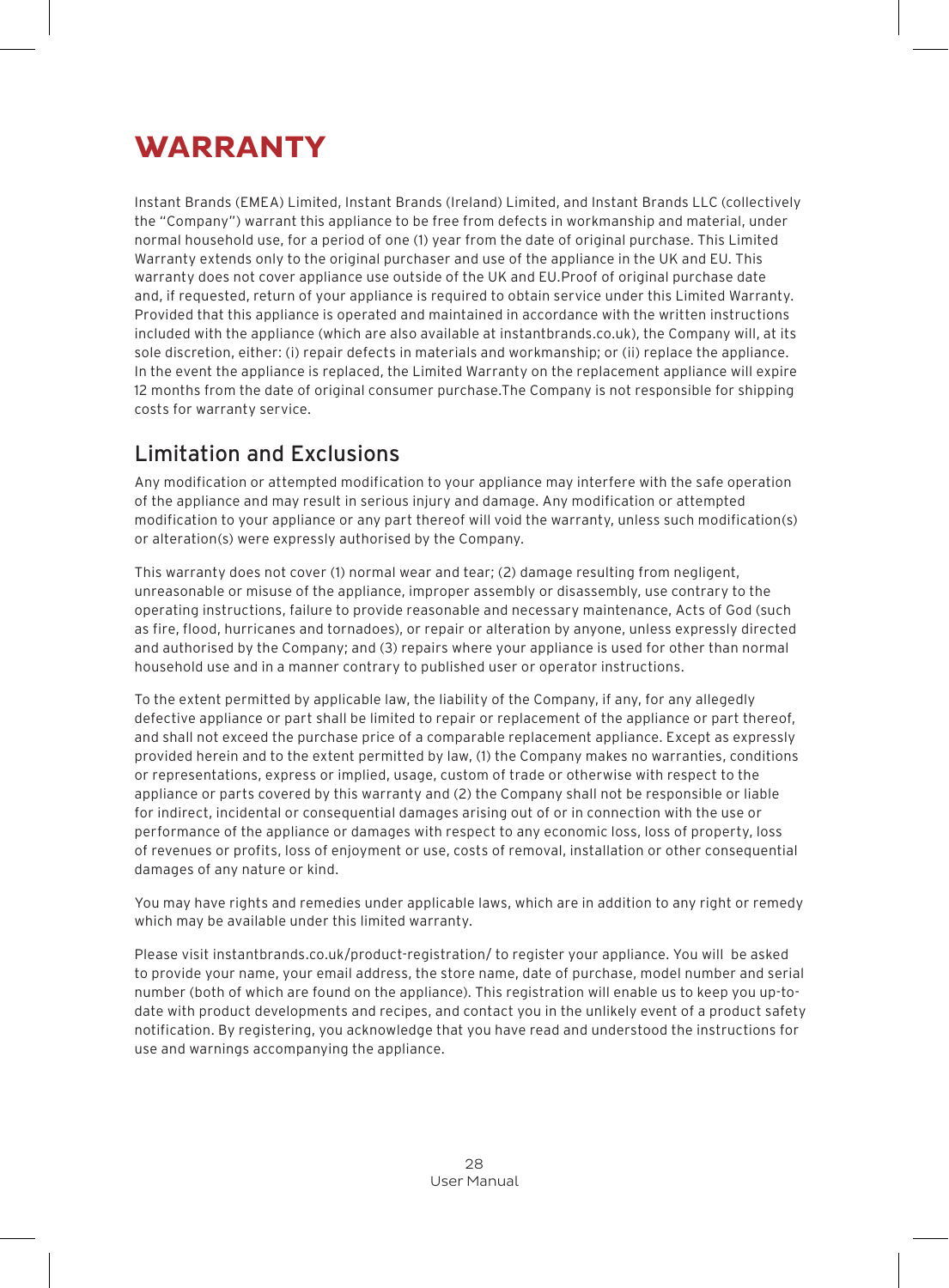# **WARRANTY SERVICE**

To obtain warranty service, please contact our Customer Care Department by creating a support ticket online at Instantbrands.co.uk/support/. If we are unable to resolve the problem, you may be asked to send your appliance to the Service Department for quality inspection. Instant Brands is not responsible for shipping costs related to warranty service. When returning your appliance, please include your name, mailing address, email address, phone number, and proof of the original purchase date as well as a description of the problem you are encountering with the appliance.

| Within the UK:                     |  |
|------------------------------------|--|
| Instant Brands (EMEA) Limited, 1   |  |
| Christchurch Way, Woking, Surrey,  |  |
| GU21 6JG. UK.                      |  |
| Email: UKSupport@instantbrands.com |  |
| Telephone: +44 (0) 3331 230051     |  |
|                                    |  |

#### Within the EU:

Instant Brands (Ireland) Limited, Suite 6, Rineanna House, Shannon Free Zone, Shannon, Co Clare, Ireland, V14 CA36. Email: EUSupport@instantbrands.com Telephone: +44 (0) 3331 230051

This warranty was last updated on 1 September 2019 for all products sold from [1 November 2019]. If your product comes with our older warranty version, your warranty will continue to be honoured.

#### Recycling

This appliance complies with the WEEE Directive 2012/19/EU on the disposal of electrical and electronic equipment (WEEE). This appliance complies with the European directive for electromagnetic compatibility (EMC) 2014/30/EU and its revisions, as well as Low Voltage Directive (LVD) 2014/35/EU and its revisions. This marking indicates that this product should not be disposed of with other household waste throughout the UK and EU. To prevent possible harm to the environment or human health from uncontrolled waste disposal, recycle it responsibly to promote the sustainable re-use of material sources. To return your used device, please use the return and collection systems or contact Customer Care for further recycling and WEEE information.